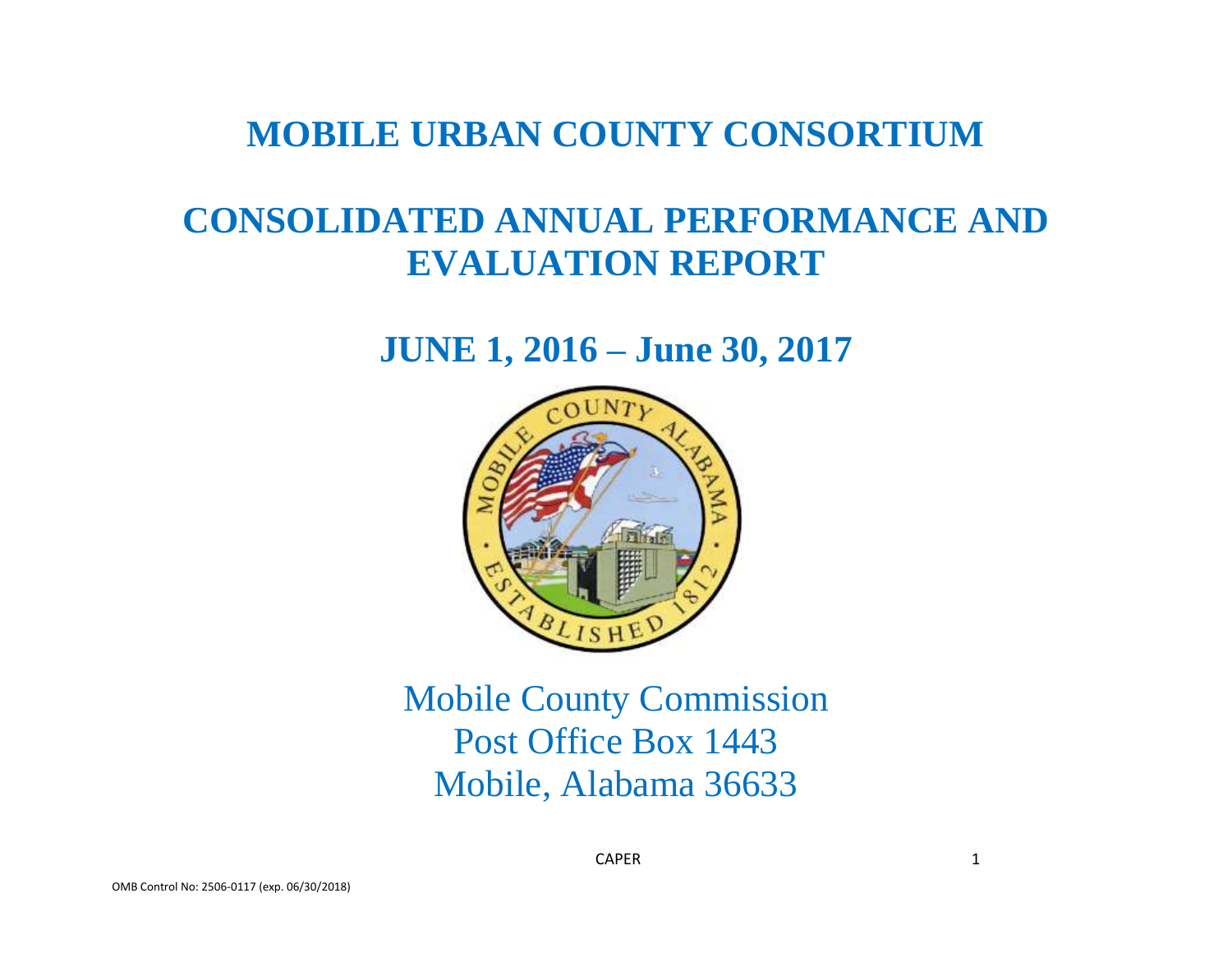### **CR-05 - Goals and Outcomes**

### **Progress the jurisdiction has made in carrying out its strategic plan and its action plan. 91.520(a)**

This could be an overview that includes major initiatives and highlights that were proposed and executed throughout the program year.

The PY2016 Consolidated Annual Performance and Evaluation Report (CAPER), covers the second year of the Mobile Urban County Consolidated Plan, a five-year planning document that is necessary for applying and being funded under the U.S. Department of Housing and Urban Development (HUD) formula grant programs. The Mobile Urban County Program represents a Consortium that consists of all the unincorporated portions of Mobile County, and the cities of Bayou La Batre, Chickasaw, Creola, Citronelle, Mount Vernon, Prichard, Saraland, Semmes, and Satsuma. Mobile County Commission is the designated lead agency for the Urban County Program and as such, holds the responsibility for the design and development of the various programs, activities and projects identified in the five year consolidated plan. The three programs, for which Mobile County was an entitlement grantee in 2016, were the Community Development Block Grant (CDBG) program, the HOME program, and the Emergency Solutions Grants (ESG) program.

In 2016, Mobile County made progress in addressing goals and objectives set forth in the Consolidated Plan. All planned activities reflect priorities established within the approved 2015-2019 Consolidated Plan. In 2016, the County received \$1,434,173 in CDBG funds, \$460,604 in HOME funds, and \$135,489 in ESG funds.

The 2016 Action Plan provided CDBG funds for public services as well as capital expenditures for public improvement projects that include public facilities and infrastructure projects throughout the area covered by the Consortium. The HOME provided funds for rental projects and homeowner projects, including down payment assistance for first-time homebuyers. ESG funds provided for Emergency Shelter, Prevention, Rapid Rehousing, and HMIS.

In PY2016, the County completed the following CDBG-funded projects: Purchased a cascading system (fire emergency equipment) for firefighters in Prichard. Purchased a mini-pumper fire truck for a fire station in Prichard. Rehabilitated the Bullshead fire station in Prichard. Purchased a van for the Wilmer Senior Center to provide meal delivery and other services to seniors.Provided lighting of the parking lot for safety at the Semmes Senior Center and constructed an outdoor storage for the Semmes Senior center.

CDBG-funded projects that are in progressin 2016 include: sewer improvement, improvements to two senior centers, three roadimprovements, and two drainage projects. Projects that are in progress will be reported in future CAPERs.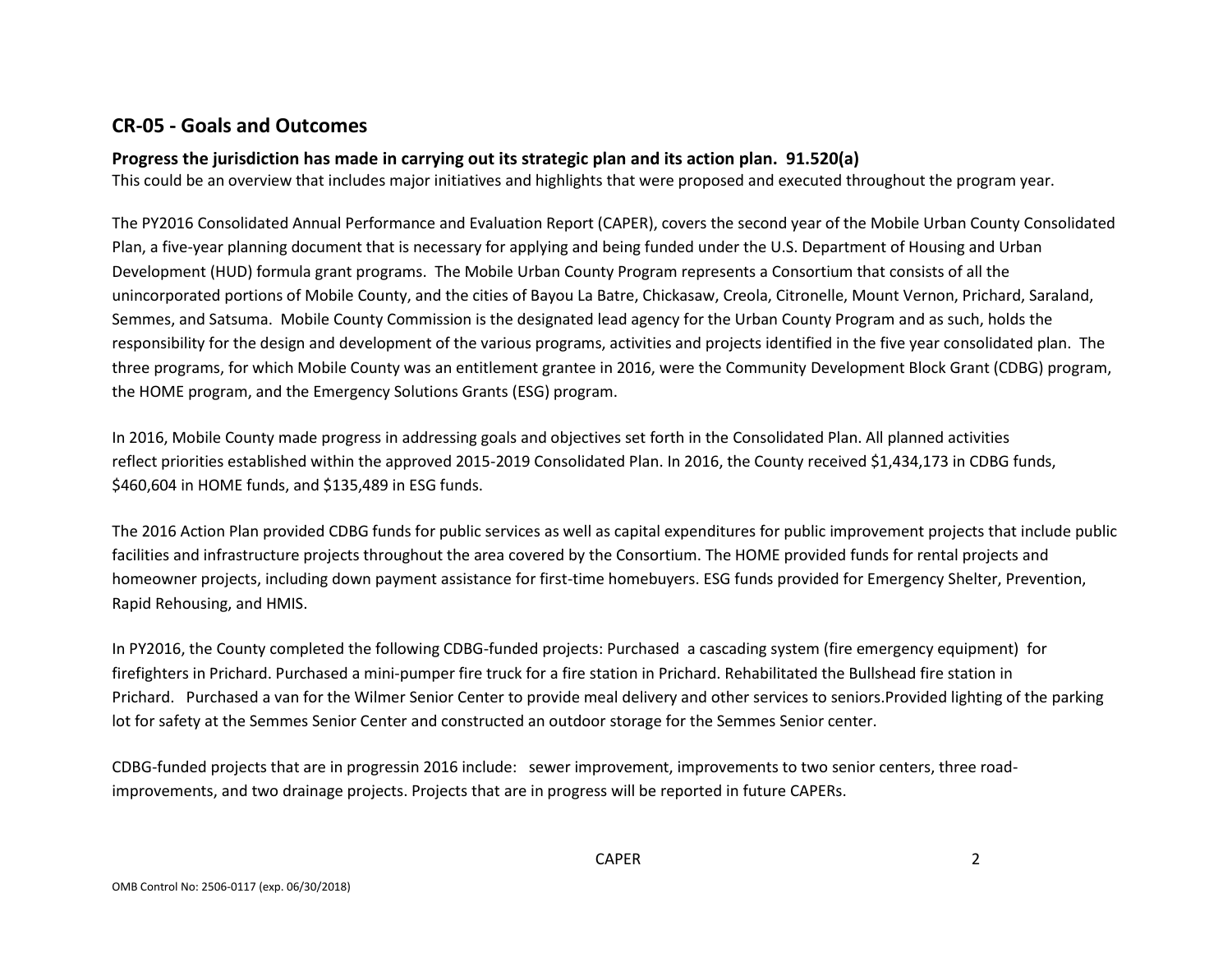In 2016, CDBG-funded public service projects included the following: senior services, feeding program for seniors, homebuyer/financial counseling, rape victim services, prescription drug assistance, domestic violence victim advocacy, homeless prevention legal assistance, home modifications for ADA compliance, youth development summer program, and child abuse victim assistance.

Two affordable rental housing developments were completed in PY2016. These developments were funded with HOME funds in conjuction with LIHTC awards. One is a 70 unit senior housing development and the other is a 64-unit multi-family housing developments. . In total 12 HOME assisted households were developed. Homeownership increased by 13 households with the assistance of Downpayment Assistance program.

### **Comparison of the proposed versus actual outcomes for each outcome measure submitted with the consolidated plan and explain, if applicable, why progress was not made toward meeting goals and objectives. 91.520(g)**

Categories, priority levels, funding sources and amounts, outcomes/objectives, goal outcome indicators, units of measure, targets, actual outcomes/outputs, and percentage completed for each of the grantee's program year goals.

| Goal                               | Category                                                                                                                         | Source /<br>Amount    | Indicator | Unit of<br><b>Measure</b> | <b>Expected</b><br>-     | Actual-<br><b>Strategic</b> | Percent<br>Complete | <b>Expected</b><br>$\qquad \qquad -$ | Actual-<br>Program | Percent<br>Complete |
|------------------------------------|----------------------------------------------------------------------------------------------------------------------------------|-----------------------|-----------|---------------------------|--------------------------|-----------------------------|---------------------|--------------------------------------|--------------------|---------------------|
|                                    |                                                                                                                                  |                       |           |                           | <b>Strategic</b><br>Plan | Plan                        |                     | Program<br>Year                      | Year               |                     |
| CDBG and<br>HOME<br>Administration | Affordable<br>Housing<br>Homeless<br>Non-Homeless<br><b>Special Needs</b><br>Non-Housing<br>Community<br>Development<br>Planning | CDBG: \$/<br>HOME: \$ | Other     | Other                     | 1                        | $\mathbf{1}$                | 100.00%             | 1                                    | L,                 | 100.00%             |
| Economic<br>Development            | Economic<br>Development                                                                                                          | CDBG: \$              | Other     | Other                     | 1                        | $\boldsymbol{0}$            | 0.00%               |                                      |                    |                     |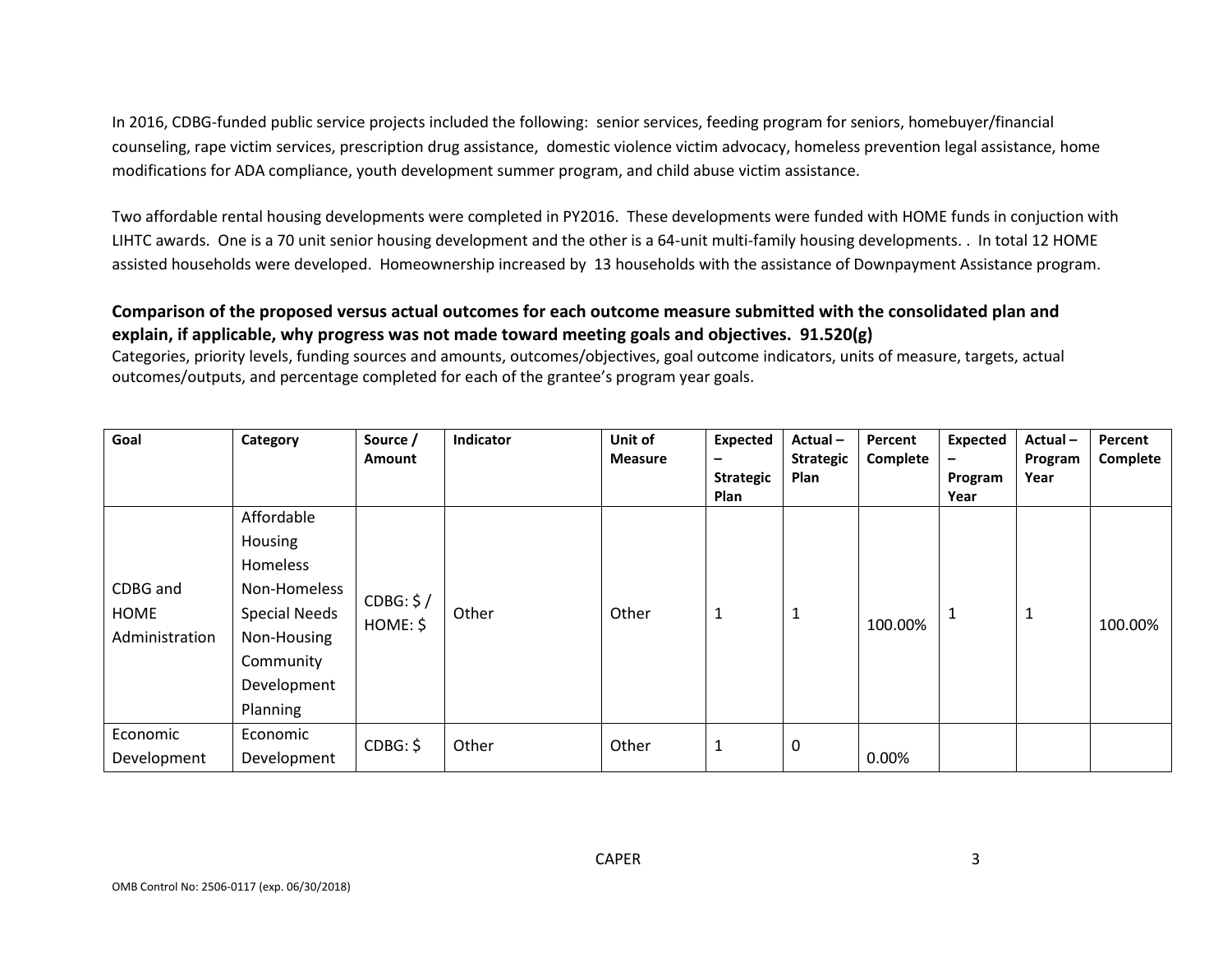| <b>Homeless</b><br>Programs and<br>Services       | Homeless                                                                        | $ESG:$ \$                                 | Tenant-based<br>rental assistance /<br>Rapid Rehousing                                                                      | Households<br>Assisted       | 60          | 4         | 6.67%   | 12             | $\pmb{0}$        | 0.00%   |
|---------------------------------------------------|---------------------------------------------------------------------------------|-------------------------------------------|-----------------------------------------------------------------------------------------------------------------------------|------------------------------|-------------|-----------|---------|----------------|------------------|---------|
| Homeless<br>Programs and<br>Services              | Homeless                                                                        | $ESG:$ \$                                 | <b>Homeless Person</b><br>Overnight Shelter                                                                                 | Persons<br>Assisted          | 100         | 0         | 0.00%   | 20             | $\mathbf 0$      | 0.00%   |
| Homeless<br>Programs and<br>Services              | Homeless                                                                        | ESG: \$                                   | Homelessness<br>Prevention                                                                                                  | Persons<br>Assisted          | 18          | 18        | 100.00% | 4              | $\mathbf 0$      | 0.00%   |
| Homeless<br>Programs and<br>Services              | Homeless                                                                        | $ESG:$ \$                                 | Other                                                                                                                       | Other                        | $\mathbf 0$ | $\pmb{0}$ |         |                |                  |         |
| Homeowner<br>Housing                              | Affordable<br>Housing                                                           | CDBG: \$/<br>HOME: \$                     | Homeowner<br><b>Housing Added</b>                                                                                           | Household<br>Housing<br>Unit | 4           | 0         | 0.00%   | $\overline{2}$ | $\boldsymbol{0}$ | 0.00%   |
| Homeowner<br>Housing                              | Affordable<br>Housing                                                           | CDBG: \$/<br>HOME: \$                     | <b>Direct Financial</b><br>Assistance to<br>Homebuyers                                                                      | Households<br>Assisted       | 25          | 22        | 88.00%  | 10             | 13               | 130.00% |
| <b>Public Facilities</b><br>and<br>Infrastructure | Homeless<br>Non-Housing<br>Community<br>Development                             | CDBG: \$/<br>General<br>Fund:<br>\$200000 | Public Facility or<br>Infrastructure<br>Activities other<br>than<br>Low/Moderate<br><b>Income Housing</b><br><b>Benefit</b> | Persons<br>Assisted          | 119540      | 90147     | 75.41%  | 44537          | 45197            | 101.48% |
| <b>Public Services</b>                            | Non-Homeless<br><b>Special Needs</b><br>Non-Housing<br>Community<br>Development | CDBG: \$                                  | Public service<br>activities other than<br>Low/Moderate<br><b>Income Housing</b><br><b>Benefit</b>                          | Persons<br>Assisted          | 5750        | 2288      | 39.79%  | 1043           | 1411             | 135.28% |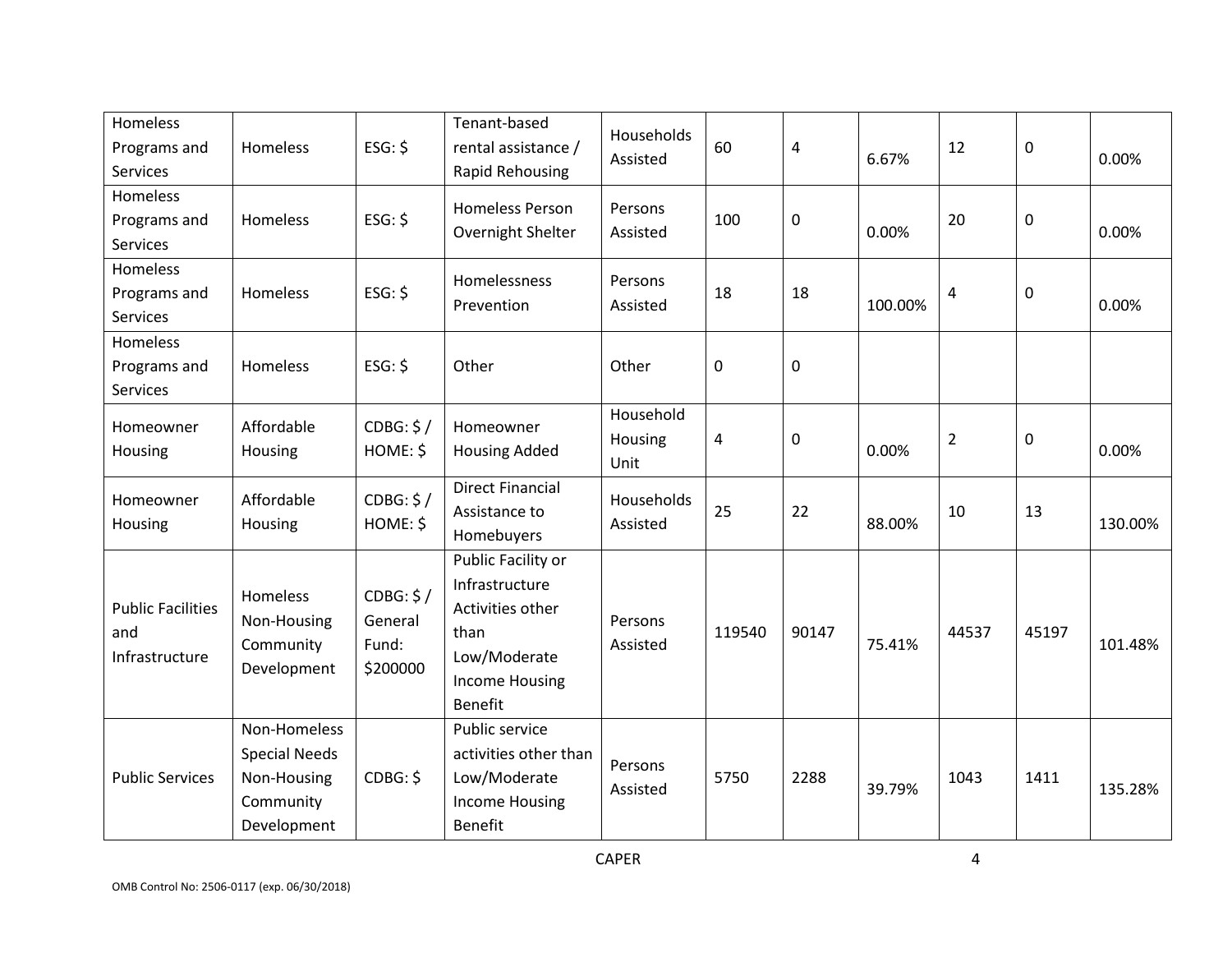| <b>Rental Housing</b>    | Affordable<br><b>Housing</b>            | CDBG: \$/<br>HOME: \$ | Rental units<br>constructed    | Household<br>Housing<br>Unit | 10 | 12             | 120.00% | 4  | 12 | 300.00% |
|--------------------------|-----------------------------------------|-----------------------|--------------------------------|------------------------------|----|----------------|---------|----|----|---------|
| <b>Rental Housing</b>    | Affordable<br><b>Housing</b>            | CDBG: \$/<br>HOME: \$ | Rental units<br>rehabilitated  | Household<br>Housing<br>Unit |    | 0              | 0.00%   |    |    |         |
| Spot Blight<br>Clearance | Non-Housing<br>Community<br>Development | CDBG: \$              | <b>Buildings</b><br>Demolished | <b>Buildings</b>             | 40 | $\overline{2}$ | 5.00%   | 34 | U  | 0.00%   |

**Table 1 - Accomplishments – Program Year & Strategic Plan to Date**

### **Assess how the jurisdiction's use of funds, particularly CDBG, addresses the priorities and specific objectives identified in the plan, giving special attention to the highest priority activities identified.**

All funded activities were consistent with the priorities established in the five-year 2015-2019 Consolidated Plan and the specific objectives included in the 2016 Action Plan.

CDBG priorities addressed in the 2016 Action Plan include: public facilities and community facilities, infrastructure, fire equipment, infrastructure (culverts and drainage) and public services. Accomplishements for all line items have exceeded the estimated amount. Spot Blight clearance activity was delayed due to issues with determining legal ownership, however it is now underway and will be reported in next year's CAPER.

HOME priorities addressed in the 2016 Action Plan include: housing assistance - homeownership and housing development and reconstruction for rental and homeownership. Homeownership in the form of DPA exceeds the expected number for the year. Construction of homeowner housing is currently underway and will be completed and reported in next year's CAPER.

ESG priorities addressed in the 2016 Action Plan include: rapid rehousing, prevention, emergency shelter, and HMIS. The County consulted with the CoC to identify homeless needs for ESG to address in the community.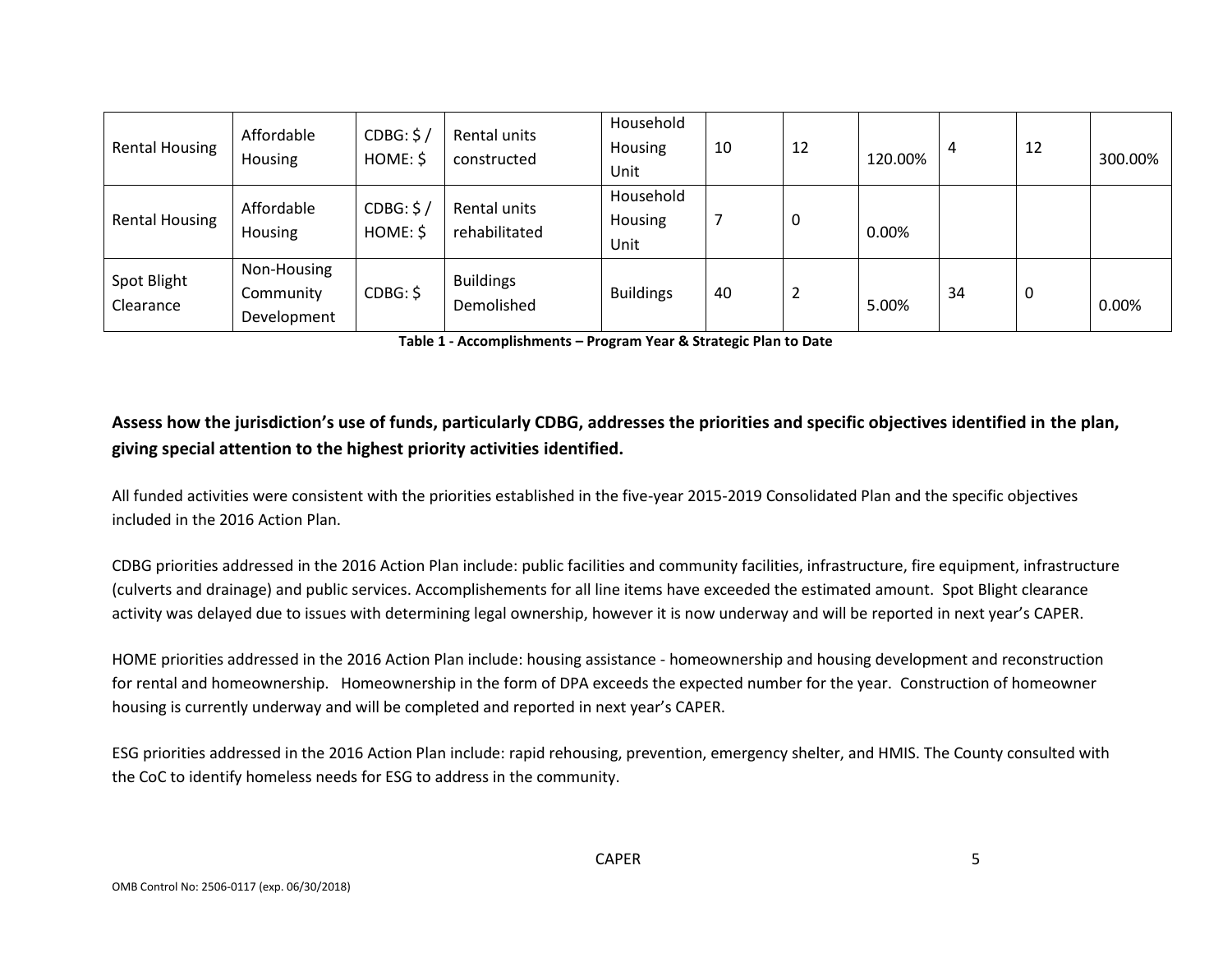### **CR-10 - Racial and Ethnic composition of families assisted**

**Describe the families assisted (including the racial and ethnic status of families assisted). 91.520(a)** 

|                                           | <b>CDBG</b> | <b>HOME</b> | <b>ESG</b> |
|-------------------------------------------|-------------|-------------|------------|
| White                                     | 25          |             | 871        |
| <b>Black or African American</b>          | 70          | 13          | 2,291      |
| Asian                                     | ┑           |             |            |
| American Indian or American Native        |             | 0           | 26         |
| Native Hawaiian or Other Pacific Islander | 0           | 0           | 8          |
| <b>Total</b>                              | 98          | 18          | 3,199      |
| Hispanic                                  | 0           |             | 3,241      |
| Not Hispanic                              | 98          | 17          | 78         |

**Table 2 – Table of assistance to racial and ethnic populations by source of funds**

### **Narrative**

In addition to the figures in the table above are families who self identified themselves as multiracial. The additional numbers were 2 under CDBG, 7 under HOME and 127 under ESG . Although no Hispanic households were assisted, 14 Hispanic person were assisted with CDBG funds.

Persons assisted with CDBG by income category for non-housing needs were: Extremely low (<=30%) 796 persons

Low (>30% and <=50%) 390 persons

Mod(>50% and <=80%) 398 persons Total beneficiaries assisted 1,584 persons The figures provided under ESG are based on persons assisted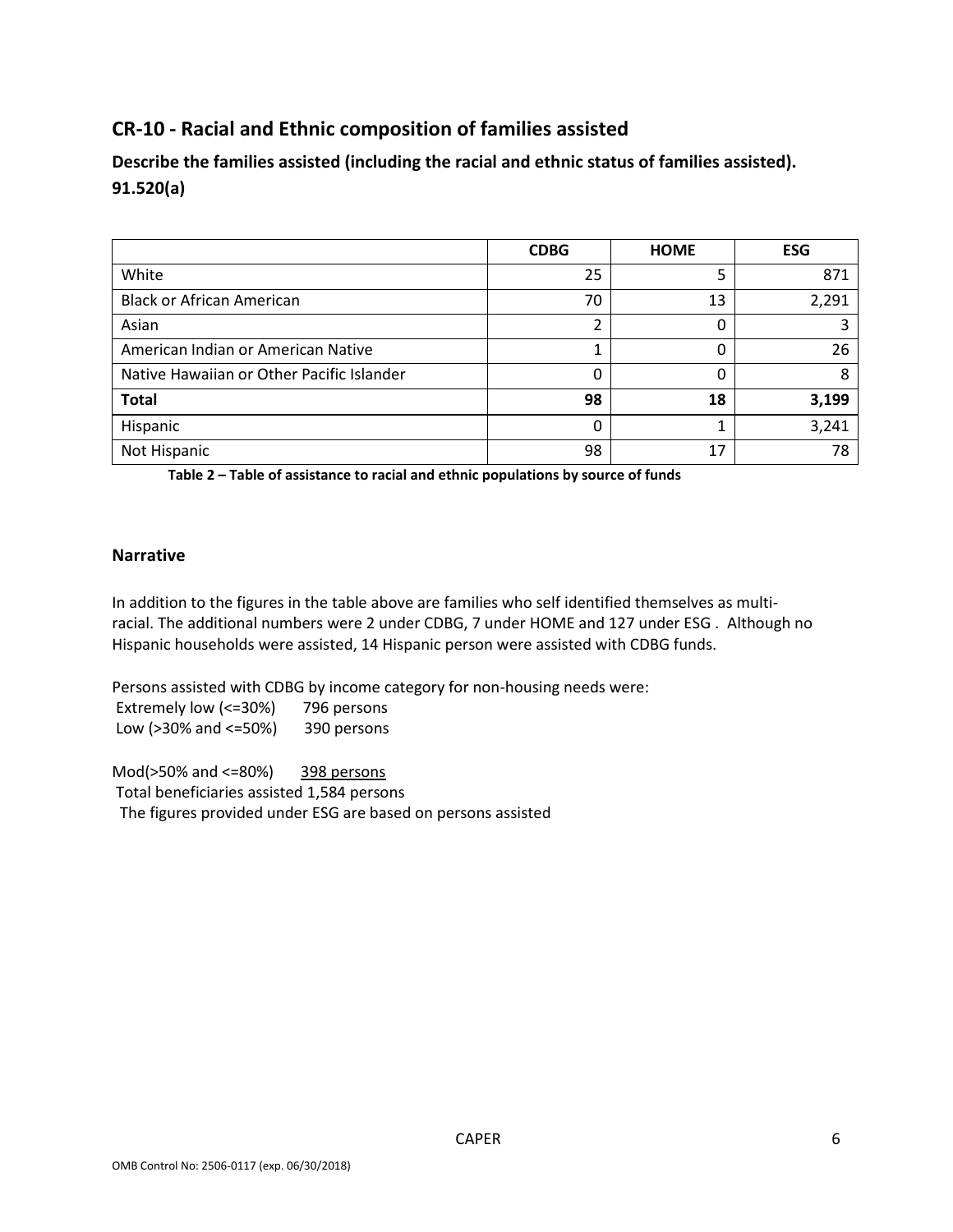### **CR-15 - Resources and Investments 91.520(a)**

| <b>Source of Funds</b> | <b>Source</b>       | <b>Resources Made</b> | <b>Amount Expended</b>     |
|------------------------|---------------------|-----------------------|----------------------------|
|                        |                     | <b>Available</b>      | <b>During Program Year</b> |
| <b>CDBG</b>            | <b>CDBG</b>         | 4,595,531             | 2,100,302                  |
| <b>HOME</b>            | <b>HOME</b>         | 2,073,441             | 1,577,648                  |
| <b>HOPWA</b>           | <b>HOPWA</b>        |                       |                            |
| ESG                    | ESG                 | 135,489               |                            |
| <b>General Fund</b>    | <b>General Fund</b> | 200,000               | 200,000                    |
| Other                  | Other               |                       |                            |

### **Identify the resources made available**

**Table 3 - Resources Made Available**

### **Narrative**

Resources made available reflects 2016 award allocation,program income and funds from previous program years. The amount expended during program year includes projects with multi-year funding.

| <b>Target Area</b> | Planned<br>Percentage of<br><b>Allocation</b> | Actual<br>Percentage of<br><b>Allocation</b> | <b>Narrative Description</b>         |
|--------------------|-----------------------------------------------|----------------------------------------------|--------------------------------------|
| CDBG Area          |                                               |                                              | Areas eligible for CDBG Program area |
| <b>Benefit</b>     | 45                                            | 87                                           | benefit.                             |
|                    |                                               |                                              | Non-CDBG area benefit to account for |
| Countywide         | 55                                            | 15                                           | individual benefit programs.         |

### **Identify the geographic distribution and location of investments**

**Table 4 – Identify the geographic distribution and location of investments**

### **Narrative**

The planned percentage of allocation was based on federal funding requirements for each formulaallocated grant. Areas of low to moderate-income concentration were targeted. The distribution of funds was projected to be primarily countywide due to use of funds for non-profit services and individual benefit-oriented programmatic uses of the funds.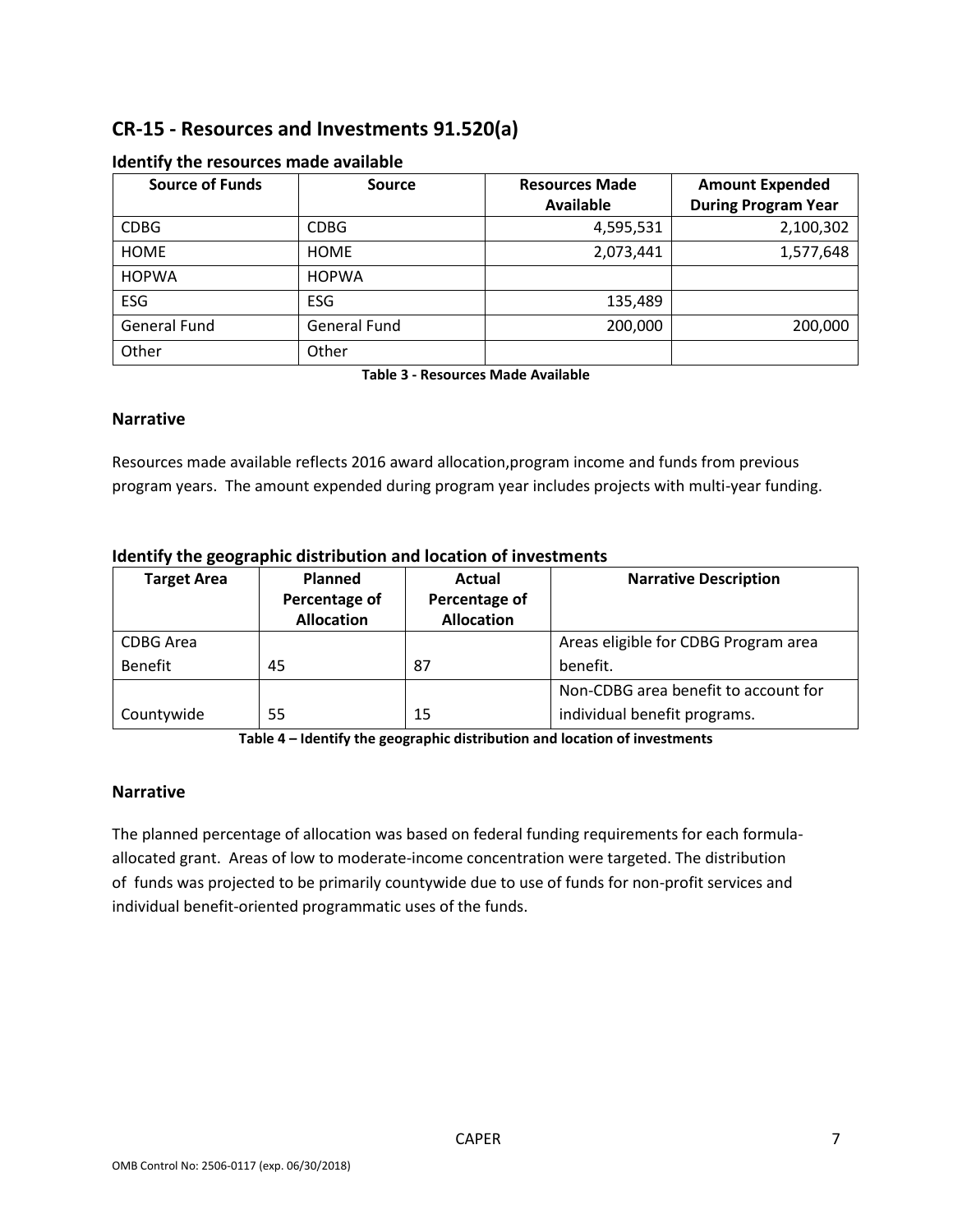### **Leveraging**

**Explain how federal funds leveraged additional resources (private, state and local funds), including a description of how matching requirements were satisfied, as well as how any publicly owned land or property located within the jurisdiction that were used to address the needs identified in the plan.**

The Consortium has utilized CDBG to leverage additional public and private funds. The two primary sources of public funds used to leverage CDBG funds are County general fund, Capital Improvement Plan and the Pay-as-You-Go money. Also, some support staff salaries of the Consortium necessary to implement CDBG projects are funded by the general fund. In addition, Consortium members have contributed funds to expand and supplement CDBG funded projects. Other forms of leveraging within the CDBG program is donated land owned by Consortium members. The Pay-as-You-Go road paving program, funded by a local property tax, has been used in concert with CDBG funds on several projects to make scarce public improvement dollars go further and increase the impact on low and moderate-income areas. The County's use of HOME funds has been successful in leveraging mortgage funds from private lenders (banks, mortgage companies, and other lending institutions) for individual mortgages by providing the down payment and paying closing costs. The County provided HOME funds to a not-for-profit to construct three affordable for sale housing units. That organization is leveraging HOME funds with donated land, materials, equipment, cash and in-kind labor.

One of the requirements for participating in the HOME program is that the local government provide a match equal to 25 percent of the 2016 Federal fiscal year amount allocated from HOME funds. No match funds are required for projects funded by program income. The HOME funds match requirement is satisfied in the form of cash and in-kind contributions. When the total revenue match is larger than the required match expense, the difference is accumulated for later match by the HOME program. In-kind match is contributed from the accumulated match, when HOME funds are drawn.

For the Emergency Solutions Grants program, match is in-kind and cash contributions. Sources include: other federal, local, and private funding sources.

| Fiscal Year Summary - HOME Match                                               |        |  |  |  |  |
|--------------------------------------------------------------------------------|--------|--|--|--|--|
| 1. Excess match from prior Federal fiscal year                                 | 12,090 |  |  |  |  |
| 2. Match contributed during current Federal fiscal year                        | 37,000 |  |  |  |  |
| 3. Total match available for current Federal fiscal year (Line 1 plus Line 2)  | 49,090 |  |  |  |  |
| 4. Match liability for current Federal fiscal year                             |        |  |  |  |  |
| 5. Excess match carried over to next Federal fiscal year (Line 3 minus Line 4) | 49,013 |  |  |  |  |

**Table 5 – Fiscal Year Summary - HOME Match Report**

#### CAPER 8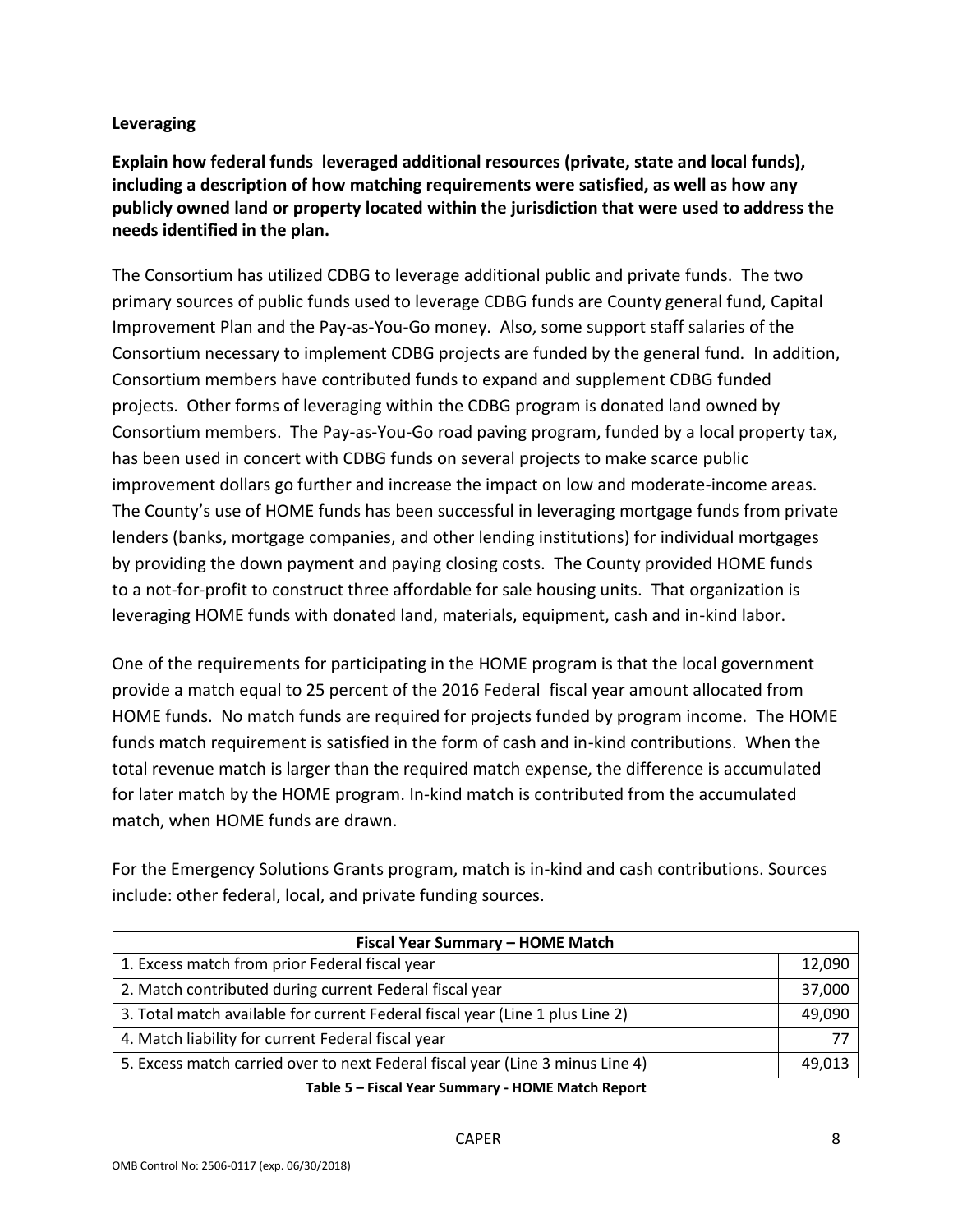| <b>Match Contribution for the Federal Fiscal Year</b> |                         |                                  |                                            |                                           |                                          |                                                                                   |                                 |                    |
|-------------------------------------------------------|-------------------------|----------------------------------|--------------------------------------------|-------------------------------------------|------------------------------------------|-----------------------------------------------------------------------------------|---------------------------------|--------------------|
| Project No. or<br>Other ID                            | Date of<br>Contribution | Cash<br>(non-Federal<br>sources) | Foregone<br>Taxes, Fees,<br><b>Charges</b> | Appraised<br>Land/Real<br><b>Property</b> | <b>Required</b><br><b>Infrastructure</b> | Site<br>Preparation,<br><b>Construction</b><br>Materials,<br><b>Donated labor</b> | <b>Bond</b><br><b>Financing</b> | <b>Total Match</b> |
| FTHB240                                               | 09/21/2016              |                                  |                                            | 37,000                                    |                                          |                                                                                   |                                 | 37,000             |

**Table 6 – Match Contribution for the Federal Fiscal Year**

### **HOME MBE/WBE report**

| <b>Program Income</b> - Enter the program amounts for the reporting period |                                                                                                                   |        |  |         |  |  |  |
|----------------------------------------------------------------------------|-------------------------------------------------------------------------------------------------------------------|--------|--|---------|--|--|--|
| <b>Balance on hand at begin-</b>                                           | Balance on hand at end of<br><b>Amount received during</b><br>Amount expended for<br><b>Total amount expended</b> |        |  |         |  |  |  |
| ning of reporting period                                                   | during reporting period<br>reporting period<br>reporting period<br><b>TBRA</b>                                    |        |  |         |  |  |  |
|                                                                            |                                                                                                                   |        |  |         |  |  |  |
|                                                                            | 473,739                                                                                                           | 51,381 |  | 422,358 |  |  |  |

**Table 7 – Program Income**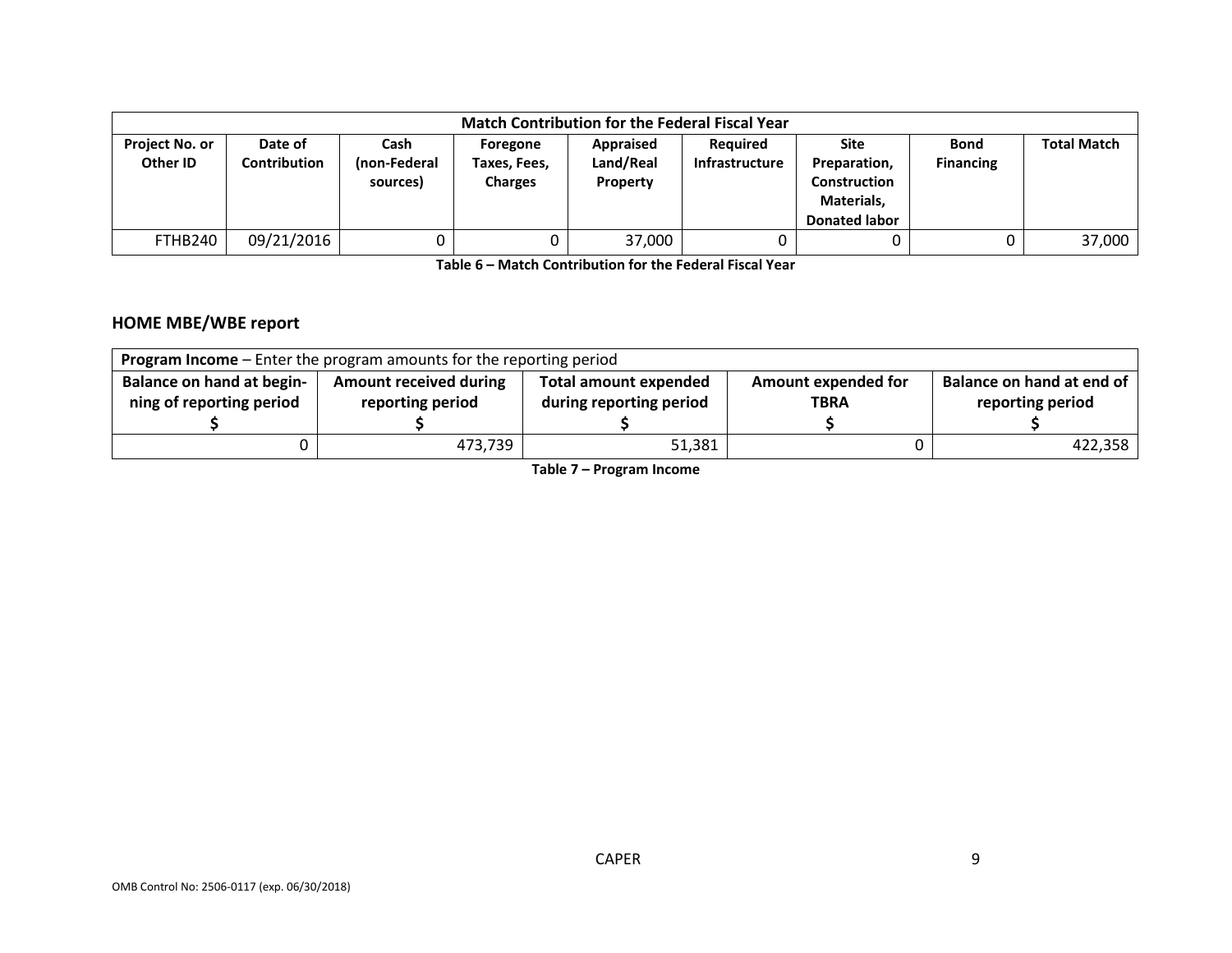| Minority Business Enterprises and Women Business Enterprises - Indicate the number and dollar value |              |                                                |                                      |                   |                 |                 |  |  |
|-----------------------------------------------------------------------------------------------------|--------------|------------------------------------------------|--------------------------------------|-------------------|-----------------|-----------------|--|--|
| of contracts for HOME projects completed during the reporting period<br><b>White Non-</b>           |              |                                                |                                      |                   |                 |                 |  |  |
|                                                                                                     | <b>Total</b> |                                                | <b>Minority Business Enterprises</b> |                   |                 |                 |  |  |
|                                                                                                     |              | Alaskan                                        | <b>Asian or</b>                      | <b>Black Non-</b> | <b>Hispanic</b> | <b>Hispanic</b> |  |  |
|                                                                                                     |              | <b>Native or</b>                               | <b>Pacific</b>                       | Hispanic          |                 |                 |  |  |
|                                                                                                     |              | <b>American</b>                                | <b>Islander</b>                      |                   |                 |                 |  |  |
|                                                                                                     |              | Indian                                         |                                      |                   |                 |                 |  |  |
| <b>Contracts</b>                                                                                    |              |                                                |                                      |                   |                 |                 |  |  |
| Dollar                                                                                              |              |                                                |                                      |                   |                 |                 |  |  |
| Amount                                                                                              | 0            | $\mathbf 0$                                    | $\mathbf 0$                          | 0                 | 0               | 0               |  |  |
| Number                                                                                              | 0            | 0                                              | 0                                    | $\mathbf 0$       | $\mathbf 0$     | 0               |  |  |
| <b>Sub-Contracts</b>                                                                                |              |                                                |                                      |                   |                 |                 |  |  |
| Number                                                                                              | 4            | 1                                              | $\mathbf 0$                          | 1                 | $\mathbf 1$     | $\mathbf{1}$    |  |  |
| Dollar                                                                                              |              |                                                |                                      |                   |                 |                 |  |  |
| Amount                                                                                              | 665,615      | 597,202                                        | $\mathbf 0$                          | 1,274             | 26,789          | 40,350          |  |  |
|                                                                                                     | <b>Total</b> | Women<br><b>Business</b><br><b>Enterprises</b> | <b>Male</b>                          |                   |                 |                 |  |  |
| <b>Contracts</b>                                                                                    |              |                                                |                                      |                   |                 |                 |  |  |
| Dollar                                                                                              |              |                                                |                                      |                   |                 |                 |  |  |
| Amount                                                                                              | 0            | $\mathbf 0$                                    | 0                                    |                   |                 |                 |  |  |
| Number                                                                                              | 0            | 0                                              | 0                                    |                   |                 |                 |  |  |
| <b>Sub-Contracts</b>                                                                                |              |                                                |                                      |                   |                 |                 |  |  |
| Number                                                                                              | 5            | 3                                              | $\overline{2}$                       |                   |                 |                 |  |  |
| Dollar                                                                                              |              |                                                |                                      |                   |                 |                 |  |  |
| Amount                                                                                              | 597,202      | 41,624                                         | 555,578                              |                   |                 |                 |  |  |

**Table 8 - Minority Business and Women Business Enterprises**

| Minority Owners of Rental Property - Indicate the number of HOME assisted rental property owners<br>and the total amount of HOME funds in these rental properties assisted |       |           |                                 |                   |          |                   |  |  |  |
|----------------------------------------------------------------------------------------------------------------------------------------------------------------------------|-------|-----------|---------------------------------|-------------------|----------|-------------------|--|--|--|
|                                                                                                                                                                            | Total |           | <b>Minority Property Owners</b> |                   |          | <b>White Non-</b> |  |  |  |
|                                                                                                                                                                            |       | Alaskan   | Asian or                        | <b>Black Non-</b> | Hispanic | <b>Hispanic</b>   |  |  |  |
|                                                                                                                                                                            |       | Native or | <b>Pacific</b>                  | <b>Hispanic</b>   |          |                   |  |  |  |
|                                                                                                                                                                            |       | American  | <b>Islander</b>                 |                   |          |                   |  |  |  |
|                                                                                                                                                                            |       | Indian    |                                 |                   |          |                   |  |  |  |
|                                                                                                                                                                            |       |           |                                 |                   |          |                   |  |  |  |
| Number                                                                                                                                                                     | 0     | 0         | O                               | 0                 | 0        |                   |  |  |  |
| Dollar                                                                                                                                                                     |       |           |                                 |                   |          |                   |  |  |  |
| Amount                                                                                                                                                                     | 0     | 0         | $\Omega$                        | 0                 | 0        |                   |  |  |  |

**Table 9 – Minority Owners of Rental Property**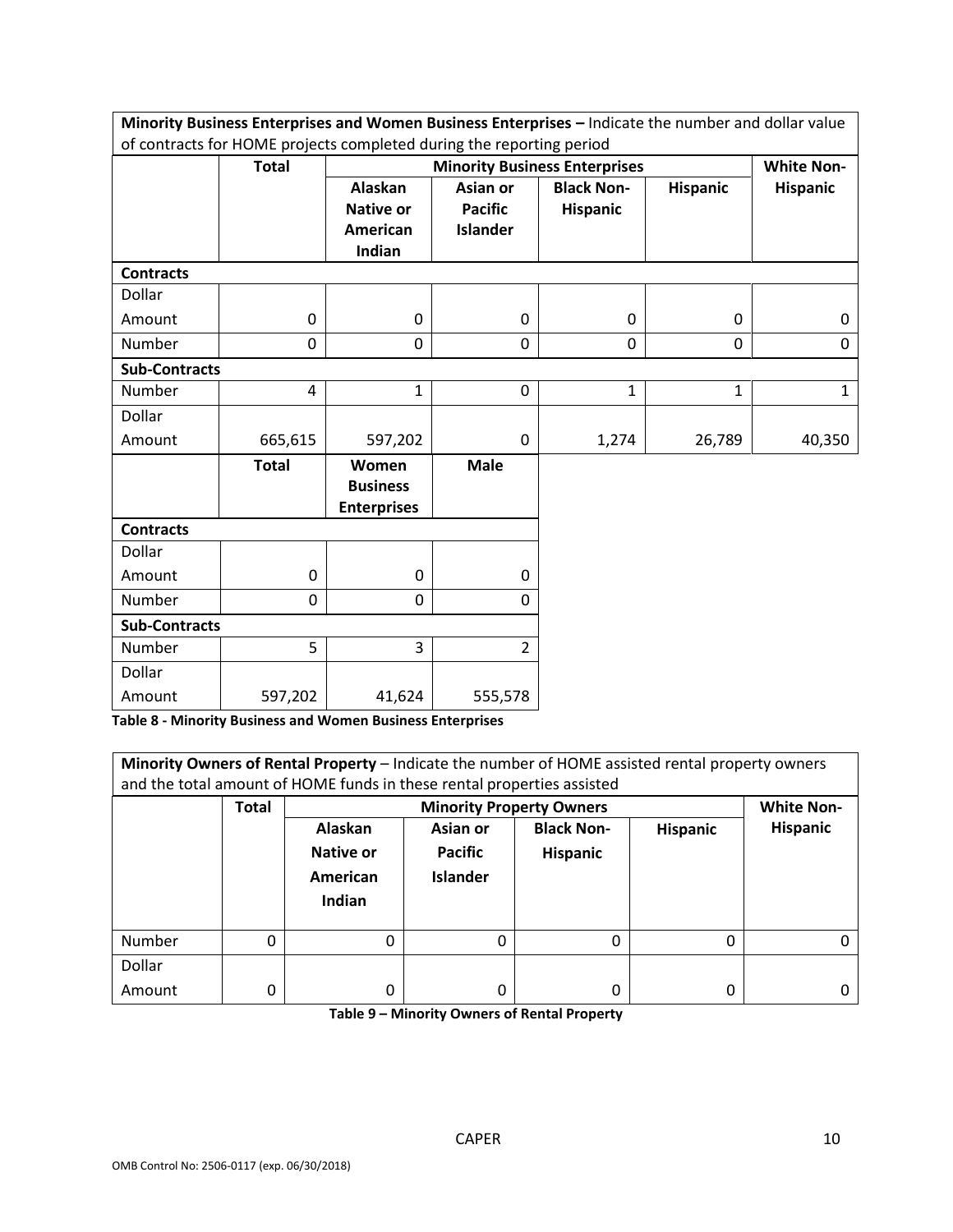**Relocation and Real Property Acquisition – Indicate the number of persons displaced, the cost of** relocation payments, the number of parcels acquired, and the cost of acquisition

| وبالملاط والمستحدث واللا      |  | <b>Bath Andrew Books Andre Fish America</b> |
|-------------------------------|--|---------------------------------------------|
| Relocated, not Displaced      |  |                                             |
| <b>Households Temporarily</b> |  |                                             |
| Displaced                     |  |                                             |
| Nonprofit Organizations       |  |                                             |
| <b>Businesses Displaced</b>   |  |                                             |
| Parcels Acquired              |  |                                             |

| <b>Households</b> | Total | <b>Minority Property Enterprises</b>              |                                               |                               | <b>White Non-</b> |                 |
|-------------------|-------|---------------------------------------------------|-----------------------------------------------|-------------------------------|-------------------|-----------------|
| <b>Displaced</b>  |       | Alaskan<br><b>Native or</b><br>American<br>Indian | Asian or<br><b>Pacific</b><br><b>Islander</b> | <b>Black Non-</b><br>Hispanic | <b>Hispanic</b>   | <b>Hispanic</b> |
| Number            | 0     |                                                   |                                               |                               | 0                 |                 |
| Cost              |       |                                                   |                                               |                               | 0                 |                 |

**Table 10 – Relocation and Real Property Acquisition**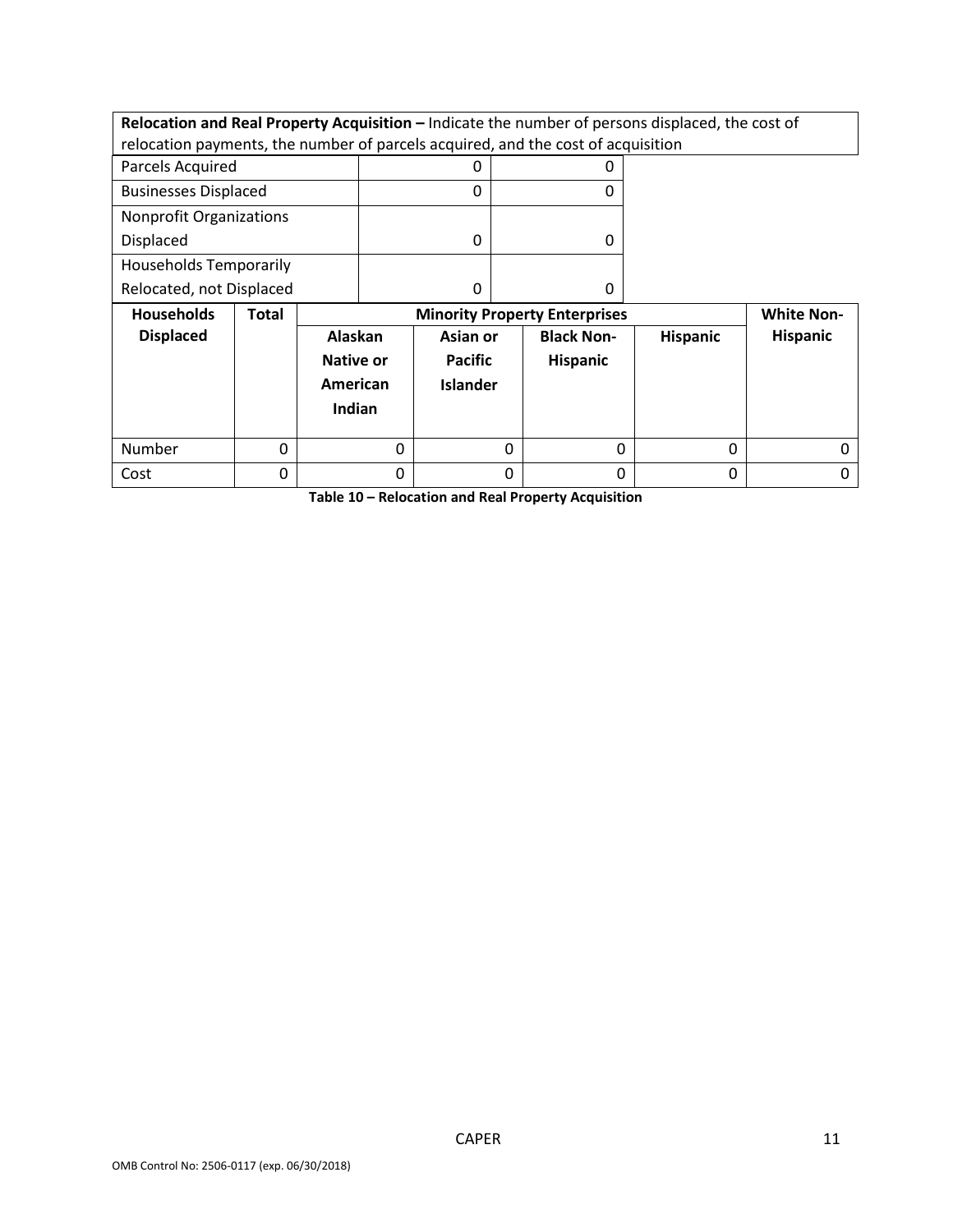### **CR-20 - Affordable Housing 91.520(b)**

**Evaluation of the jurisdiction's progress in providing affordable housing, including the number and types of families served, the number of extremely low-income, low-income, moderate-income, and middle-income persons served.**

|                                          | <b>One-Year Goal</b> | Actual |
|------------------------------------------|----------------------|--------|
| Number of Homeless households to be      |                      |        |
| provided affordable housing units        | 0                    |        |
| Number of Non-Homeless households to be  |                      |        |
| provided affordable housing units        | 16                   | 25     |
| Number of Special-Needs households to be |                      |        |
| provided affordable housing units        | 0                    |        |
| <b>Total</b>                             | 16                   |        |

**Table 11 – Number of Households**

|                                        | <b>One-Year Goal</b> | Actual |
|----------------------------------------|----------------------|--------|
| Number of households supported through |                      |        |
| <b>Rental Assistance</b>               | 0                    |        |
| Number of households supported through |                      |        |
| The Production of New Units            | 6                    |        |
| Number of households supported through |                      |        |
| <b>Rehab of Existing Units</b>         | 0                    |        |
| Number of households supported through |                      |        |
| <b>Acquisition of Existing Units</b>   | 10                   | 13     |
| <b>Total</b>                           | 16                   |        |

**Table 12 – Number of Households Supported**

### **Discuss the difference between goals and outcomes and problems encountered in meeting these goals.**

The one-year goal for production of new units was 6 rental units. Mobile County exceeded this goal with a total of 12 households supported through the production of new rental units using prior year HOME funds in PY2016. All 12 households were in the range of 31%-50% AMI

The one-year goal for direct financial assistance to homebuyers was 10 households assisted using HOME Programs. Mobile County exceeded this goal by providing assistance to 13 households in PY2016. All 13 households were in the range of 61% - 80% AMI.

As a note, the 2016 action plan's one-year goals did not properly carry forward into the CAPER, subsequently the numbers of households supported in the one-year goals were manually corrected and are properly reflected in the tables above.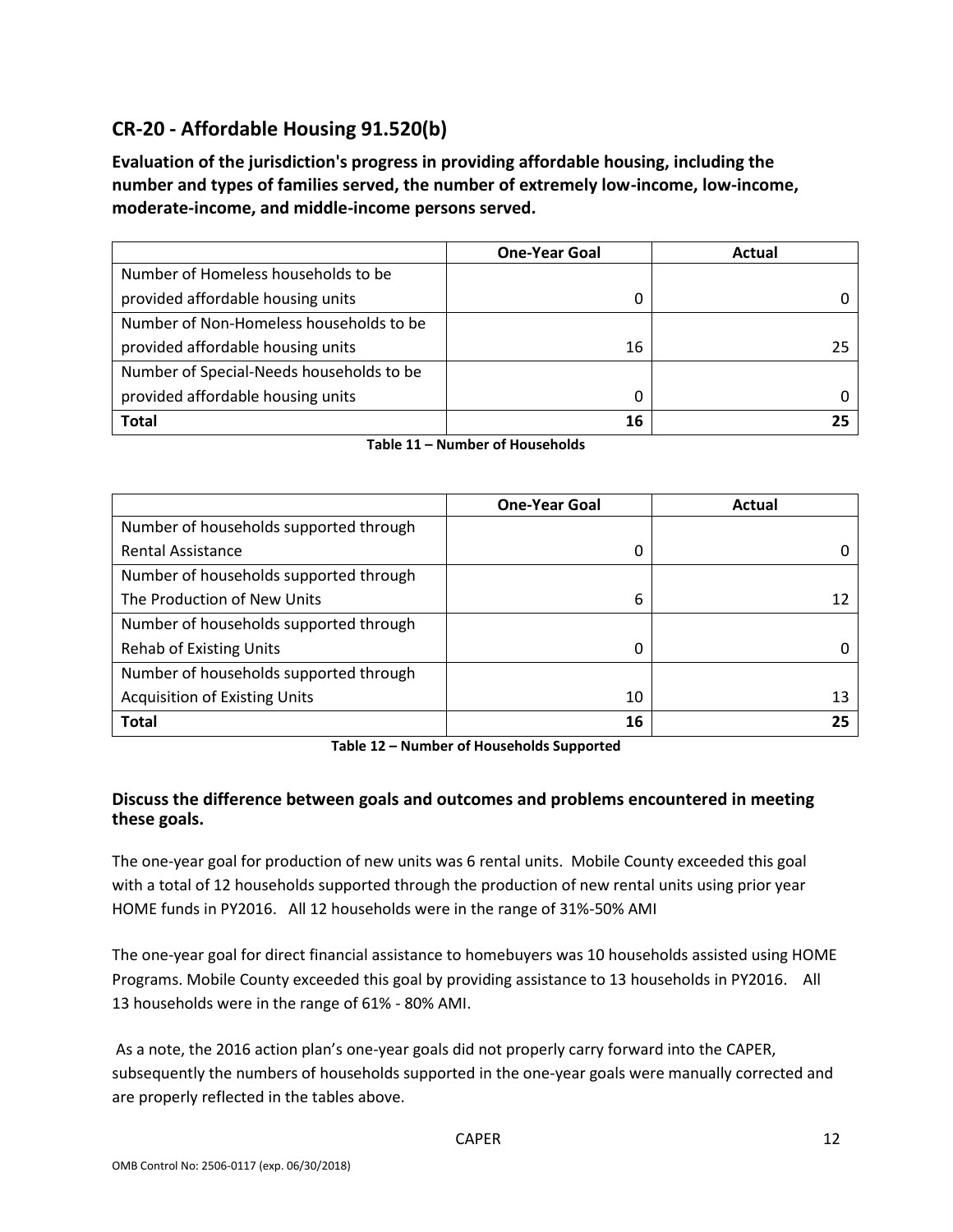### **Discuss how these outcomes will impact future annual action plans.**

The number of households supported through rental assistance, the production of new units, rehab of existing units, and acquisition of existing units are derived from projects using funds made available from the action plan's one-year goals. Sometimes these type projects can take multiple years; therefore the outcomes in the CAPER may be from projects in prior year action plans. Future outcomes will be reflective of projects that are completed during the program year.

#### **Include the number of extremely low-income, low-income, and moderate-income persons served by each activity where information on income by family size is required to determine the eligibility of the activity.**

| <b>Number of Households Served</b> | <b>CDBG Actual</b> | <b>HOME Actual</b> |
|------------------------------------|--------------------|--------------------|
| <b>Extremely Low-income</b>        |                    |                    |
| Low-income                         | 20                 |                    |
| Moderate-income                    | 56                 |                    |
| <b>Total</b>                       | 78                 | 25                 |

**Table 13 – Number of Households Served**

#### **Narrative Information**

Of the total for CDBG, the households served are 2.6% extremely low income, 25.6% low income and 71.8% moderate income.

For HOME, the households served include low income (48%) and moderate income at 52% . There are no extremely low income households served.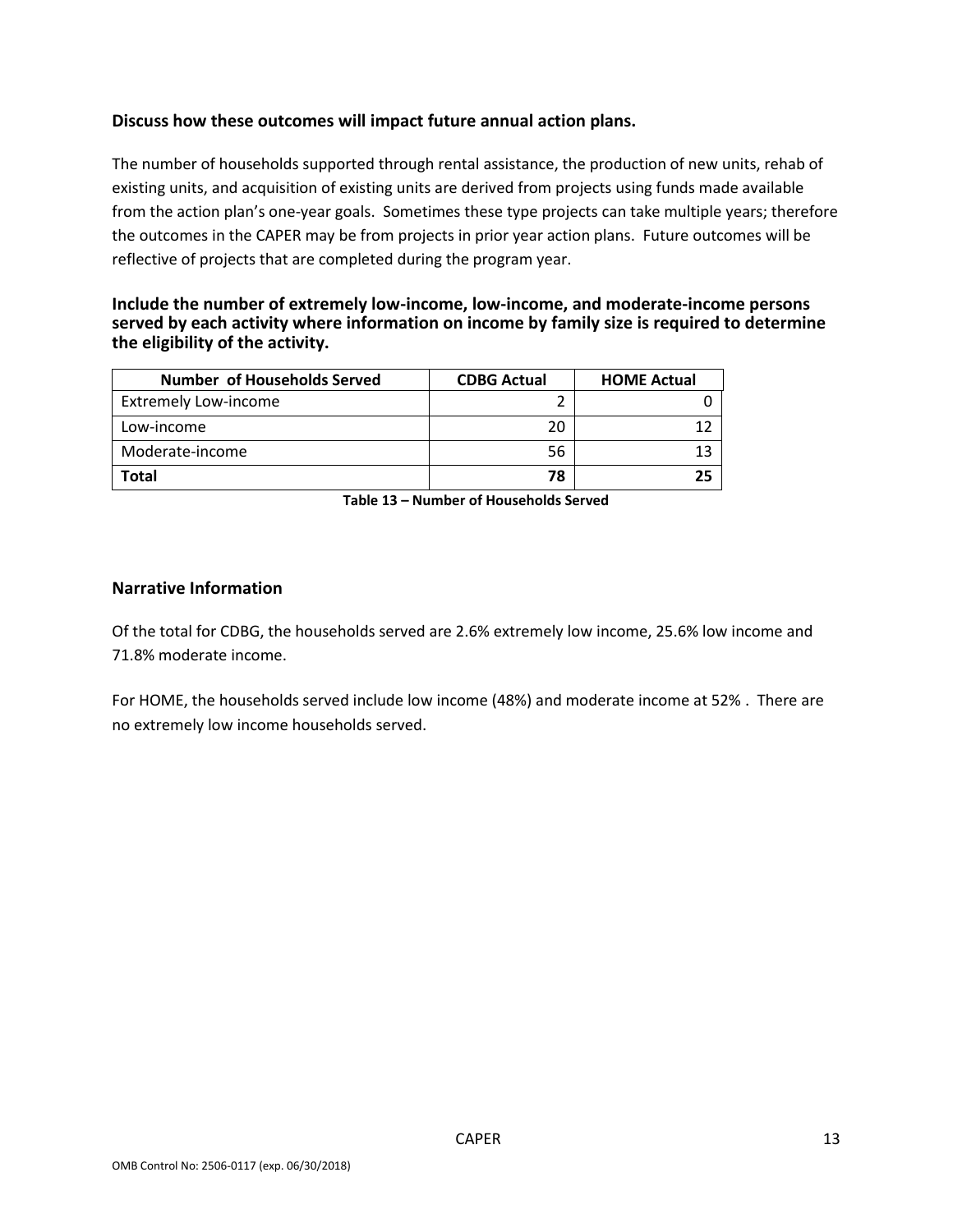### **CR-25 - Homeless and Other Special Needs 91.220(d, e); 91.320(d, e); 91.520(c)**

### **Evaluate the jurisdiction's progress in meeting its specific objectives for reducing and ending homelessness through:**

### **Reaching out to homeless persons (especially unsheltered persons) and assessing their individual needs**

The Continuum of Care conducted annual surveys of homeless individuals, including unsheltered persons. The surveys served to help focus local homeless agency activities as well as provide documentation in response to HUD program requirements.

Based upon consultation with the Continuum of Care and other non-profit agencies, the County allocated \$135,489 in 2016 ESG funds to address the needs identified in the jurisdiction as follows: Emergency Shelter – Operations \$30,000; Homelessness Prevention – Tenant Based Rental Assistance \$ 7,254; Homelessness Prevention - Housing Relocation & Stabilization Services \$ 10,881; Rapid Re-Housing – Tenant Based Rental Assistance \$ 22,905; Rapid Re-Housing – Housing Relocation & Stabilization Services \$ 34,288; Homeless Information Management System (HMIS) \$ 20,000; and Administration \$ 10,161.

During PY2016, a total of 3,059 persons have been assisted using \$127,050 of the 2015 funds and 277 persons have been assisted using \$19,144 of the 2016 funds.

### **Addressing the emergency shelter and transitional housing needs of homeless persons**

Homeless providers have been focusing efforts on increasing the bed count for both emergency shelter and transitional housing programs. These efforts are also reflected in the budgeted 2016 ESG funds. ESG funds have been budgeted to provide shelter or housing for homeless persons and families as well as those at risk of becoming homeless.

During PY2016, ESG Emergency Shelter funds were provided to a day shelter who served 2960 homeless persons and to an overnight shelter who served 277 homeless persons.

**Helping low-income individuals and families avoid becoming homeless, especially extremely low-income individuals and families and those who are: likely to become homeless after being discharged from publicly funded institutions and systems of care (such as health care facilities, mental health facilities, foster care and other youth facilities, and corrections programs and institutions);**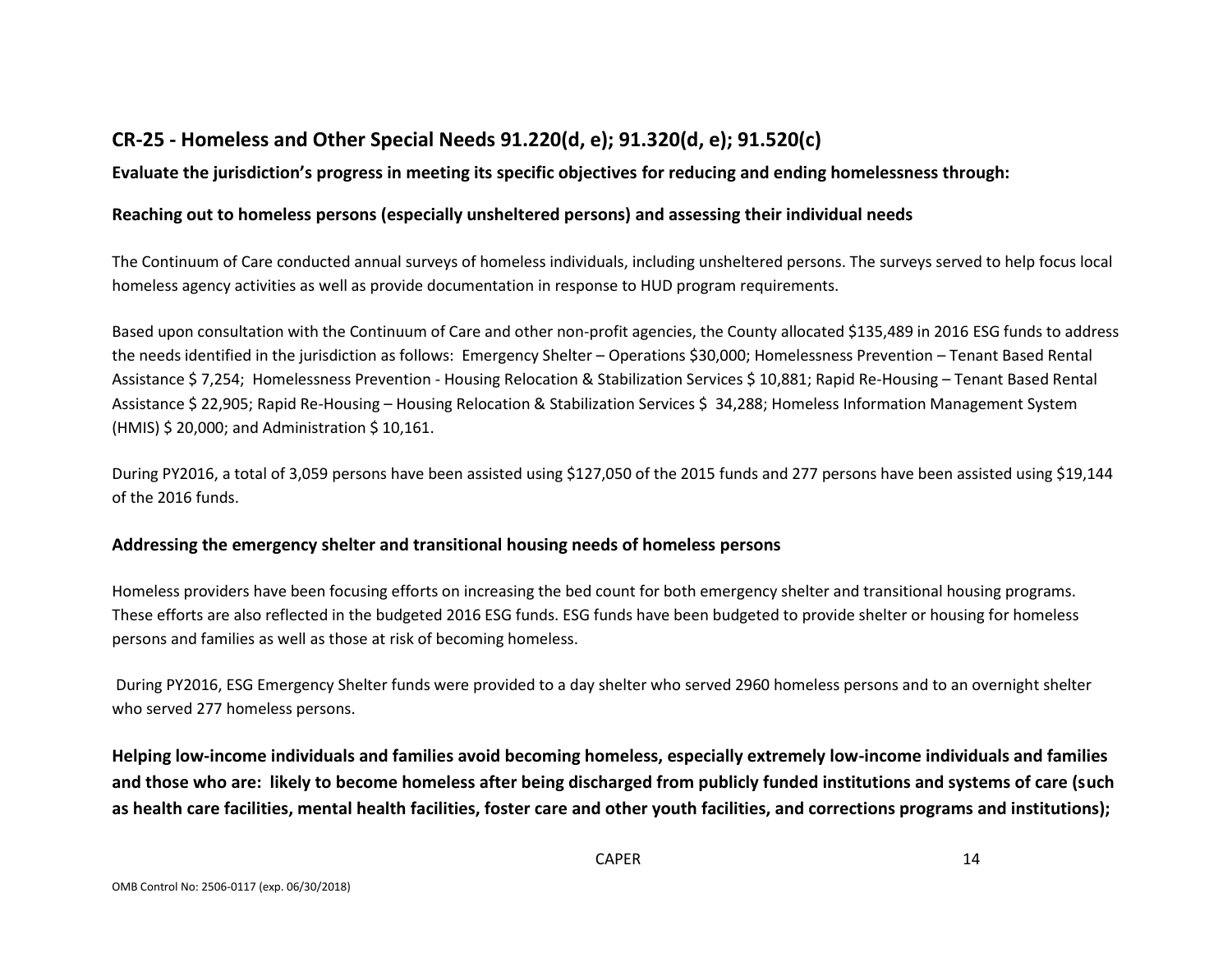### **and, receiving assistance from public or private agencies that address housing, health, social services, employment, education, or youth needs**

Homeless prevention is a major focus of the participants in the Continuum of Care. Agencies include homeless prevention as a support program in conjunction with the provision of shelter and other support services. Additonally, homeless individuals being discharged from publicly funded institutions and systems of care are being directed to the local Coordinated Assessment System for assistance.

During PY2016, ESG Homelessness Prevention funds were provided to local non-profit agencies who were able to prevent 46 persons from becoming homeless.

**Helping homeless persons (especially chronically homeless individuals and families, families with children, veterans and their families, and unaccompanied youth) make the transition to permanent housing and independent living, including shortening the period of time that individuals and families experience homelessness, facilitating access for homeless individuals and families to affordable housing units, and preventing individuals and families who were recently homeless from becoming homeless again**

Rapid Re-Housing is another major focus of the participants in the Contimuum of Care. Agencies include Rapid Re-housing as a support program in conjunction with other services provided.

During PY2016, ESG Rapid Re-Housing funds were provided to local non-profit agencies which helped re-house 53 homeless persons.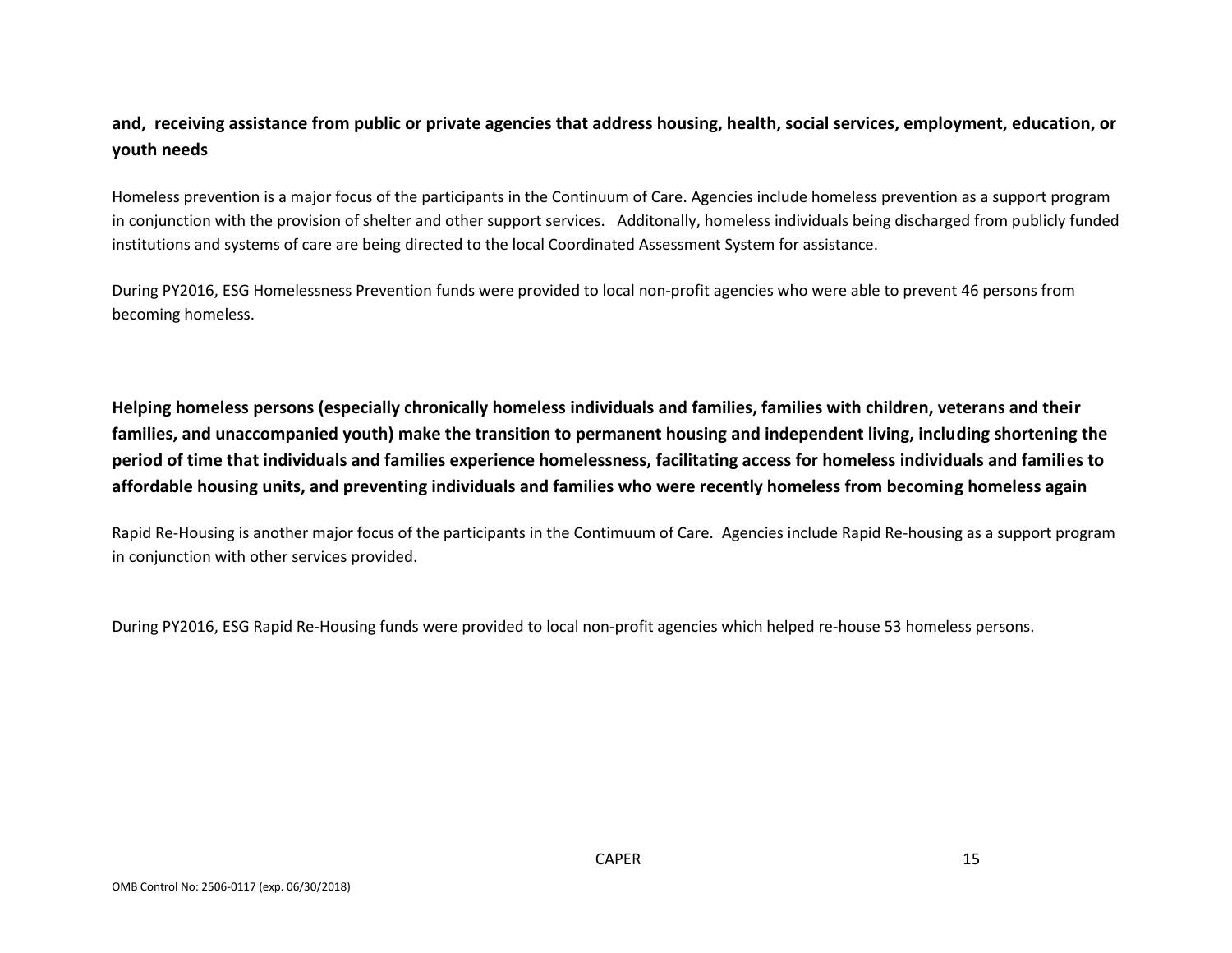### **CR-30 - Public Housing 91.220(h); 91.320(j)**

### **Actions taken to address the needs of public housing**

No specific actions were proposed in 2016 to address the identified needs of public housing or to fund public housing improvements and/or resident initiatives.

### **Actions taken to encourage public housing residents to become more involved in management and participate in homeownership**

All public housing residents had an equal opportunity to benefit from housing assistance as well as public services.

#### **Actions taken to provide assistance to troubled PHAs**

The Consortium has no troubled PHAs.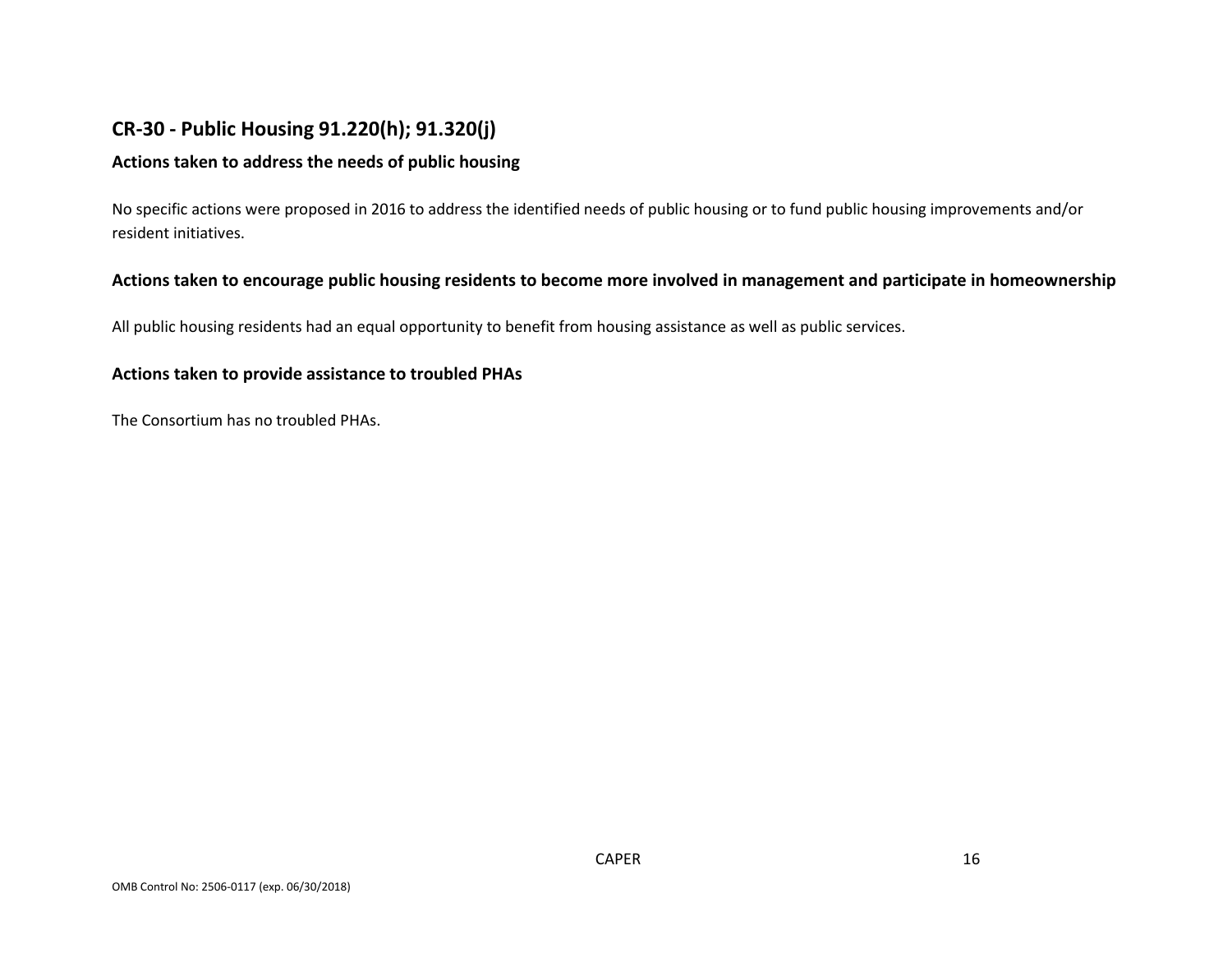### **CR-35 - Other Actions 91.220(j)-(k); 91.320(i)-(j)**

**Actions taken to remove or ameliorate the negative effects of public policies that serve as barriers to affordable housing such as land use controls, tax policies affecting land, zoning ordinances, building codes, fees and charges, growth limitations, and policies affecting the return on residential investment. 91.220 (j); 91.320 (i)**

Of the potential public policies that can impact affordable housing, Mobile County has very limited barriers to the production of affordable housing and residential investment . Specifically, use of 2012 building codes does add costs to development, but the location of Mobile County along Alabama's GulfCoast presents unique weather related challenges (i.e., hurricanes, high winds, high volume rainfall events, etc…) that must be taken into consideration, as the costs of insuring and rebuilding are excessively high without such measures. As far as land use restrictions, the County does not have a zoning ordinance; however, there is a subdivision regulation that applies to the subdividing of land for development within the rural portion of the county. With respect to taxes, the millage rates for Mobile County are among the lowest in the nation. Mobile County currently has a rate of 48.5, which is the lower than all incorporated municipalities within the County as well as many other locations within the State of Alabama, which has the second to the lowest rates in the US. While there are no specific public policy barriers identified herein, the Action Plan does have various elements in place to help supply and encourage Affordable Housing. Specifically, down payment assistance, payment of closing costs, and mortgage assistance remove an economic barrier to affordable homeownership. Over the five year period, the County will continue to provide funds to assist with the construction of rental and homeowner housing, which contributes directly to the supply of affordable housing. In addition, the construction or rehabilitation of public infrastructure will indirectly facilitate the development of various residential building sites without adding significantly to the development costs that are passed on to homebuyers. As for direct assistance to households, the County provided homebuyer counseling through its CDBG program to help them understand the processes and responsibilities of homeownership. Under a separate program, the County used HOME funds to provide assistance to qualified low- and moderate-income homebuyers for down payments and eligible closing costs of self selected housing. The County also used HOME funds to provide mortgage assistance to homebuyers who purchased homes constructed with County HOME funds.

### **Actions taken to address obstacles to meeting underserved needs. 91.220(k); 91.320(j)**

Other actions taken by Mobile County to address the Community Development needs identified in the Consolidated Plan include participation in other categorical and formula grants from federal and state funding sources other than HUD that offer opportunities to channel resources toward specific problem areas that impede the quality of life for its residents. These actions have a positive impact on improving the livability of the county for all its residents. These actions, however, positively impact particularly those issues (i.e., crime, drug abuse, child abuse, violence,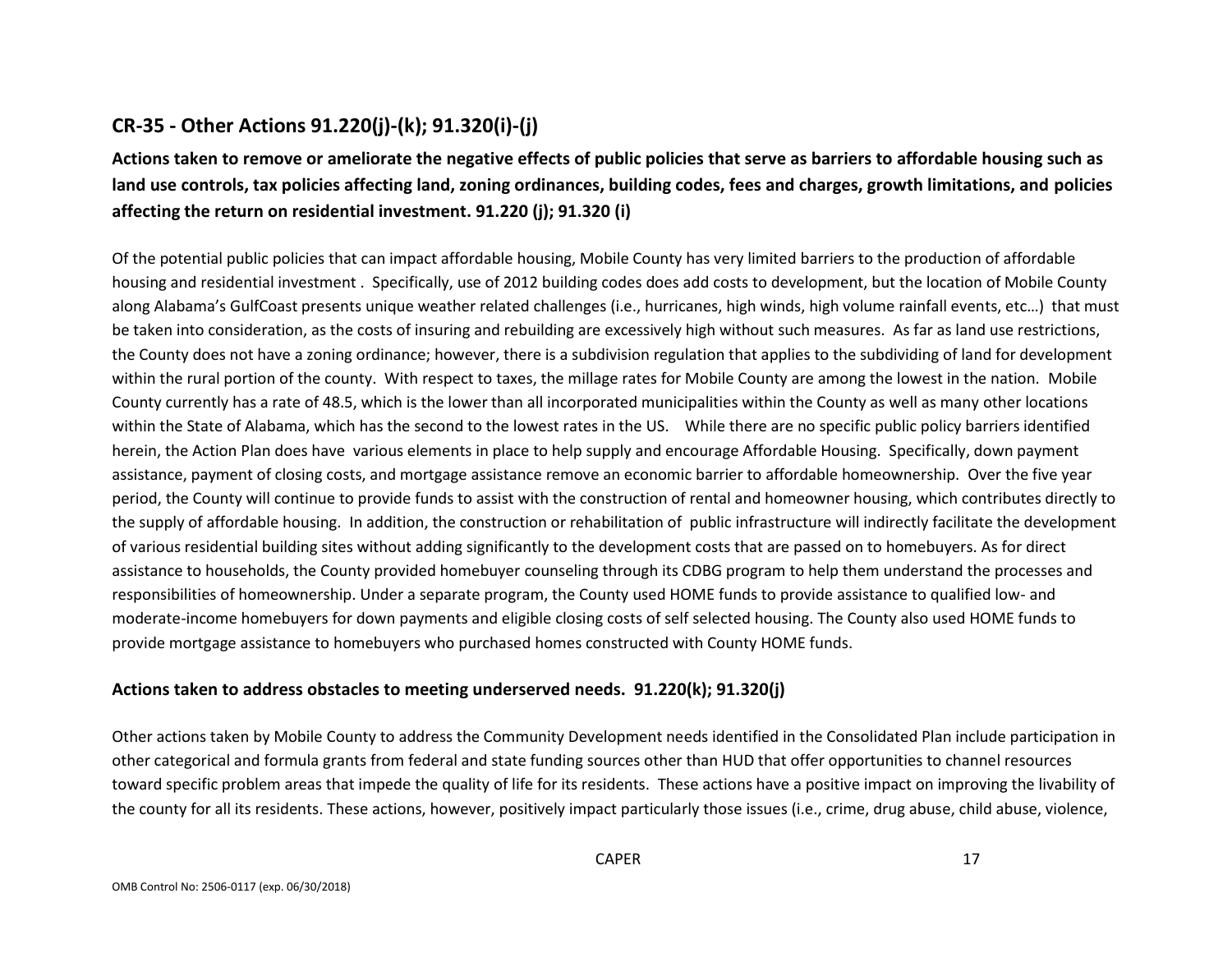etc.) that have a disproportionate negative impact on low/moderate-income residents.

The following is a list of some of the other actions taken:

Juvenile Justice Programs award by Alabama Department of Youth Services These programs are awarded by the Alabama Department of Youth Services to provide services for boys and girls referred by juvenile courts as an alternative to local Department of Youth Services, including a comprehensive aftercare model which includes many necessary components identified to successfully reintegrate youth into the community exiting the alternative to incarceration.

Crime Victim Assistance These funds are for the Child Advocacy Center to provide direct services, including counseling, forensic medical exams, legal services, free transportation and court preparation, for child victims of sexual or severe physical abuse and their non-offending family members.

Violence Against Women Formula Grants These funds are used to help the Mobile County District Attorney's Office lead a coordinated community response to domestic violence. The funds will also allow the District Attorney to facilitate and conduct domestic violence training.

Justice Assistance Grant The JAG Program provides units of local government (including Mobile County, City of Prichard and City of Mobile) with funds to underwrite locally identified projects to help reduce crime and improve public safety.

Highway Traffic Safety Provides funds for a community-based program that coordinates a multi-faceted, multi-agency, public/private response to the complex highway traffic safety problems in Mobile and Baldwin Counties; this program is responsible for the enforcement of Alabama's traffic laws and education/awareness campaigns relating to traffic safety.

Corporation for National and Community Service The grant provides assistance in funding the Foster Grandparent, Senior Companion and the Retired and Senior Volunteer Program. These programs provide reimbursement expenses for volunteers over the age of 55 that perform duties as senior companions, foster grandparents to children and retired volunteers throughout the community.

Requests for Letters of Consistency are reviewed and provided, as appropriate, for projects seeking federal funding as long as they are consistent with the County's five-year Consolidated Plan. There has been no hindrance of the Consolidated Plan through action or willful inaction.

### **Actions taken to reduce lead-based paint hazards. 91.220(k); 91.320(j)**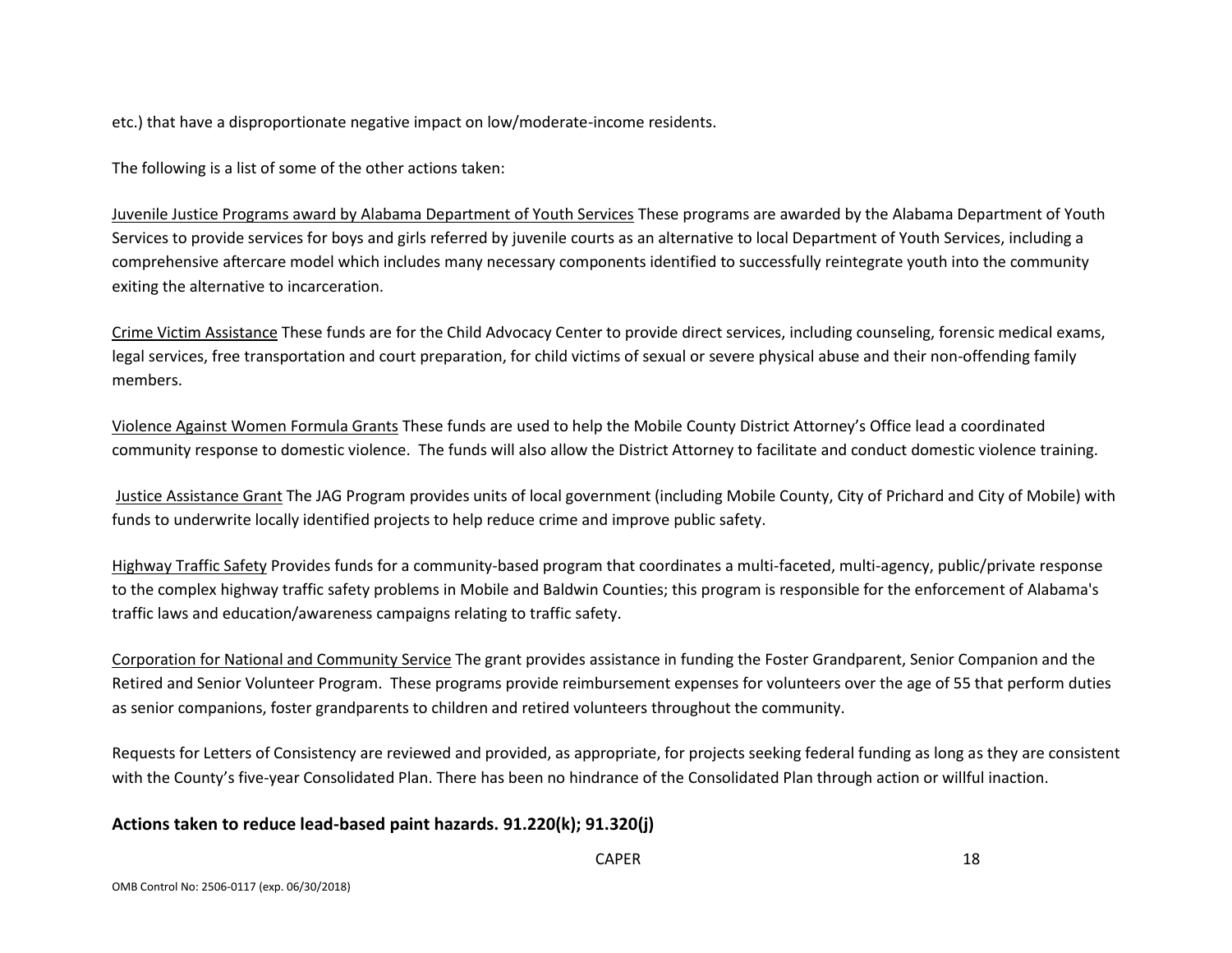In order to address the hazards of lead based paint, the County requires that a lead evaluation be done on any dwelling unit that received HUD HOME funding. A visual assessment of the unit is conducted to identify any deteriorated paint, dust, debris and residue so that these conditions can be corrected prior to closing. The visual assessment must be done byqualified personnel. Accordingly, the County contracts with a state licensed Home Inspection and HUD/FHA/VA/Compliance Fee Inspection Company to perform such inspections. The property owner is responsible for correcting any conditions identified in the visual assessment. All deteriorated paint must be stabilized by properly trained or supervised workers using lead safe work practices. Information on the hazards of lead-based paint are covered through the Consumer Credit Counseling's Homebuyer Training Program and brochures are made available to all potential DPA homebuyers. Eligible homebuyers also receive the Lead Hazard Information Pamphlet, Lead Disclosure Notice, and the Notice of Lead Reduction, as required by HUD.

Housing First, Inc. as the subrecipient organization for Mobile County Emergency Solutions Grants administration has established procedures for determining the status of lead-based paint risks for all housing units being considered for HUD ESG funding. All housing units being considered for ESG payments are inspected or are otherwise determined lead-free by Housing First, Inc. Housing built before 1978 requires a site inspection and a record of compliance by the rental agency or landlord. Housing for households with children under six or with pregnant females requires documentation that the property does not contain any lead-based paint.

All expenditures of HUD funds (CDBG, HOME, and ESG) msut fully comply with all applicable lead-based paint regulations.

#### **Actions taken to reduce the number of poverty-level families. 91.220(k); 91.320(j)**

The County strives to foster and maintain affordable housing, as has been described elsewhere in this document, and has been mindful of opportunities to positively impact the lives of low-income persons and reduce the number of poverty level households in the community. During PY2016, the County committed CDBG funds to public service organizations to provide prescription drug assistance and to provide legal services for a homelessness prevention project.

Specific project elements undertaken during 2016 effectively serve to reduce the number of poverty level families through activities funded with CDBG, ESG, and HOME funds. The County worked with nonprofit organizations to identify qualified low-income households to participate in the down payment assistance program for homebuyers. Becoming a homeowner enables some low-income households (who have previously carried an excessive housing cost burden) to realize an increase in disposable income thus raising the quality of life for those households. Construction of affordable rental housing also enables those families/ households living below poverty (complicated by excessive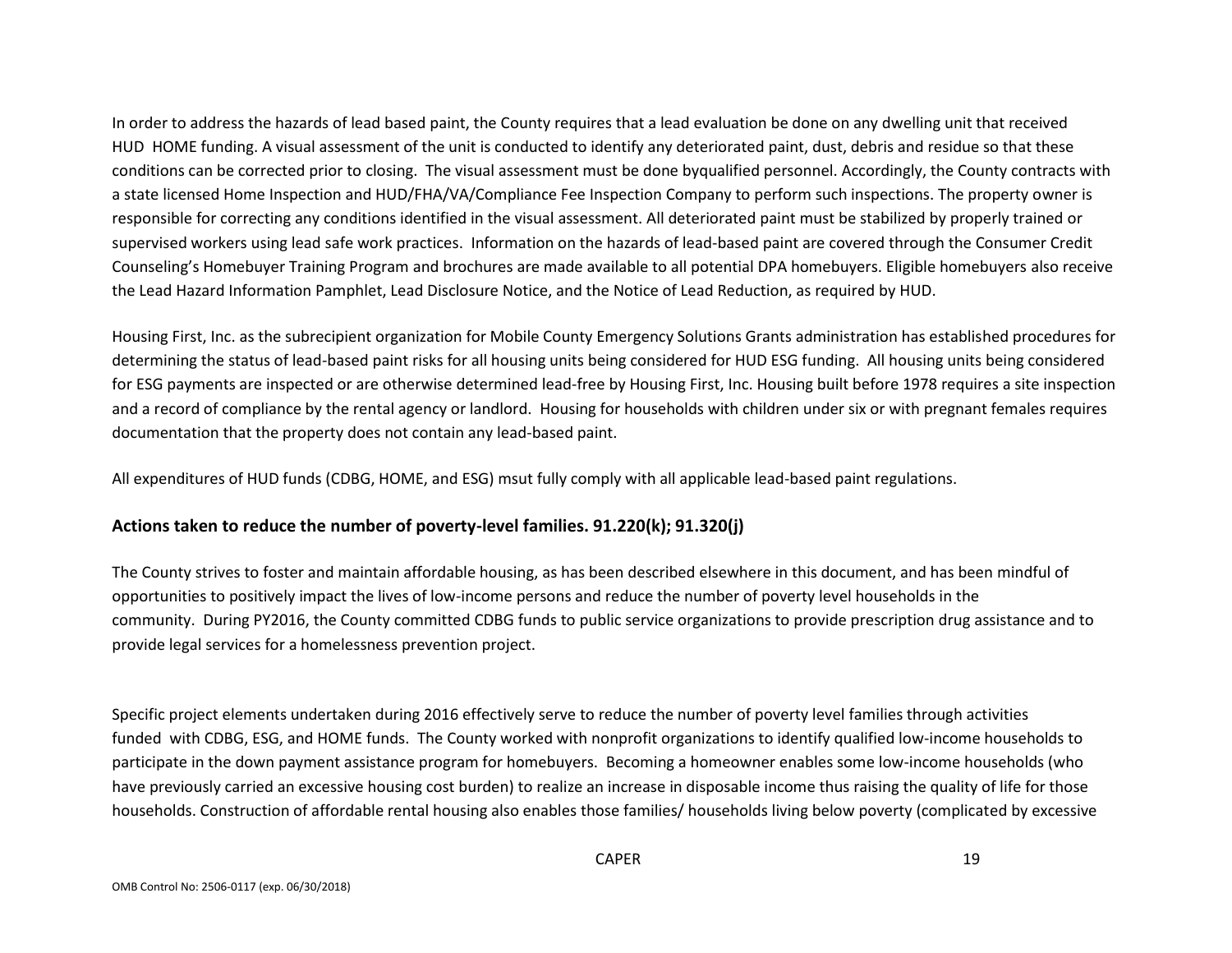housing cost burden) to realize an increase in disposable income. While no specific studies have been undertaken regarding this matter, it is reasonable to assume that reduced housing burden would raise some families above the poverty level. Further, infrastructure improvements typically create entry-level construction jobs that provide an economic stimulus and benefits for low- and moderate-incomefamilies. The County has focused on the elimination of homelessness and the impact of supportive services to low-income households to reduce the number of persons living in poverty.

### **Actions taken to develop institutional structure. 91.220(k); 91.320(j)**

The County continued to seek roundtable discussion meetings with other governmental groups or agencies, financial institutions, public housing agencies and private and nonprofit agencies with similar interests and missions. These meetings enable organizations that share common goals a venue to exchange information.

### **Actions taken to enhance coordination between public and private housing and social service agencies. 91.220(k); 91.320(j)**

The County continued to participate in meetings with public and private housing and social service agencies in an effort to enhance coordination between these agencies in the community.

### **Identify actions taken to overcome the effects of any impediments identified in the jurisdictions analysis of impediments to fair housing choice. 91.520(a)**

The County continues its efforts in addressing one of the leading impediments to housing affordability (lack of income), as identified in An Analysis of Impediments to Fair Housing, through the County-sponsored down payment and mortgage assistance programs. The County also continues efforts to increase the availability of affordable homes through HOME assisted construction projects. The County works with local banks, developers and non-profit organizations to expand the stock of affordable housing. The County is assisting affordable housing developers who have received County HOME funds by providing a link to affordable housing units via the County's website.

Through the use of CDBG public service funds, the County contracted with Family Counseling Center of Mobile/Consumer Credit Counseling Service of Mobile to provide housing and financial counseling services. These services are designed to equip clients with the tools and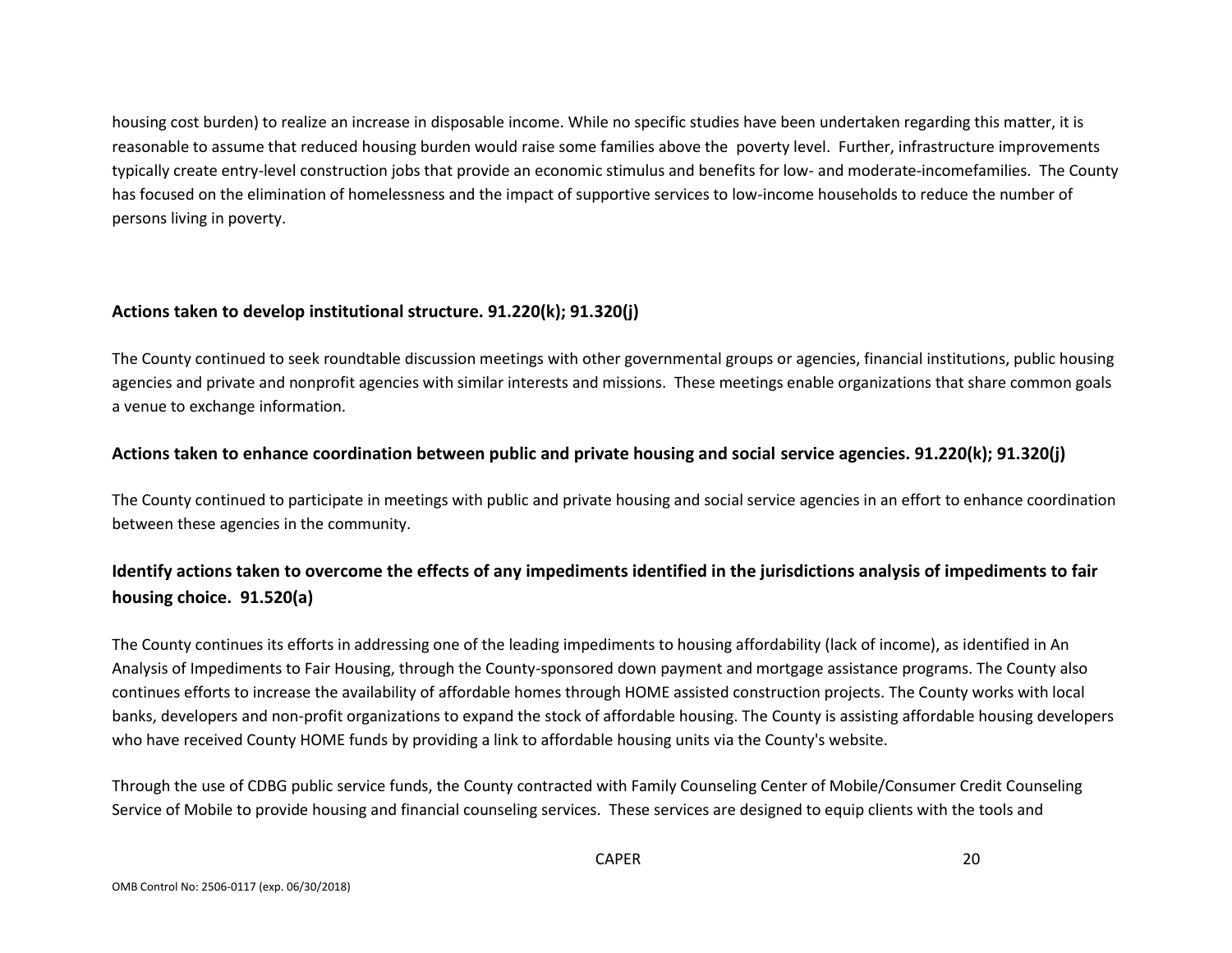knowledge they need to improve their economic standing or to assist in maintaining current housing. By improving money management skills, low income clientele are better able to make informed decisions, which can lead to family stability and becoming self-sufficient. By improving credit scores, clients can reduce the amount of monthly expenses for loan payments and insurance, have access to mainstream financial products and services and lessen their reliance upon alternative financial services such as payday/title loans and check cashing services. In turn, this leads to opportunities to apply for better paying jobs that use credit scores in hiring decisions. This can result in adequate income for housing choice, either for rental or homeownership, which includes improved mobility. The ultimate goal is to address disparities in access to opportunity and housing needs.

The County Commission adopted The American with Disabilities Act (ADA) Transition Plan for Mobile County and has plans to mitigate identified barriers with CDBG funds as well as other resources. With respect to privately developed housing, developers are required to comply with ADA in multi-family rental properties and to make reasonable accomodations as may be required to facilitate access by a person with disabilities.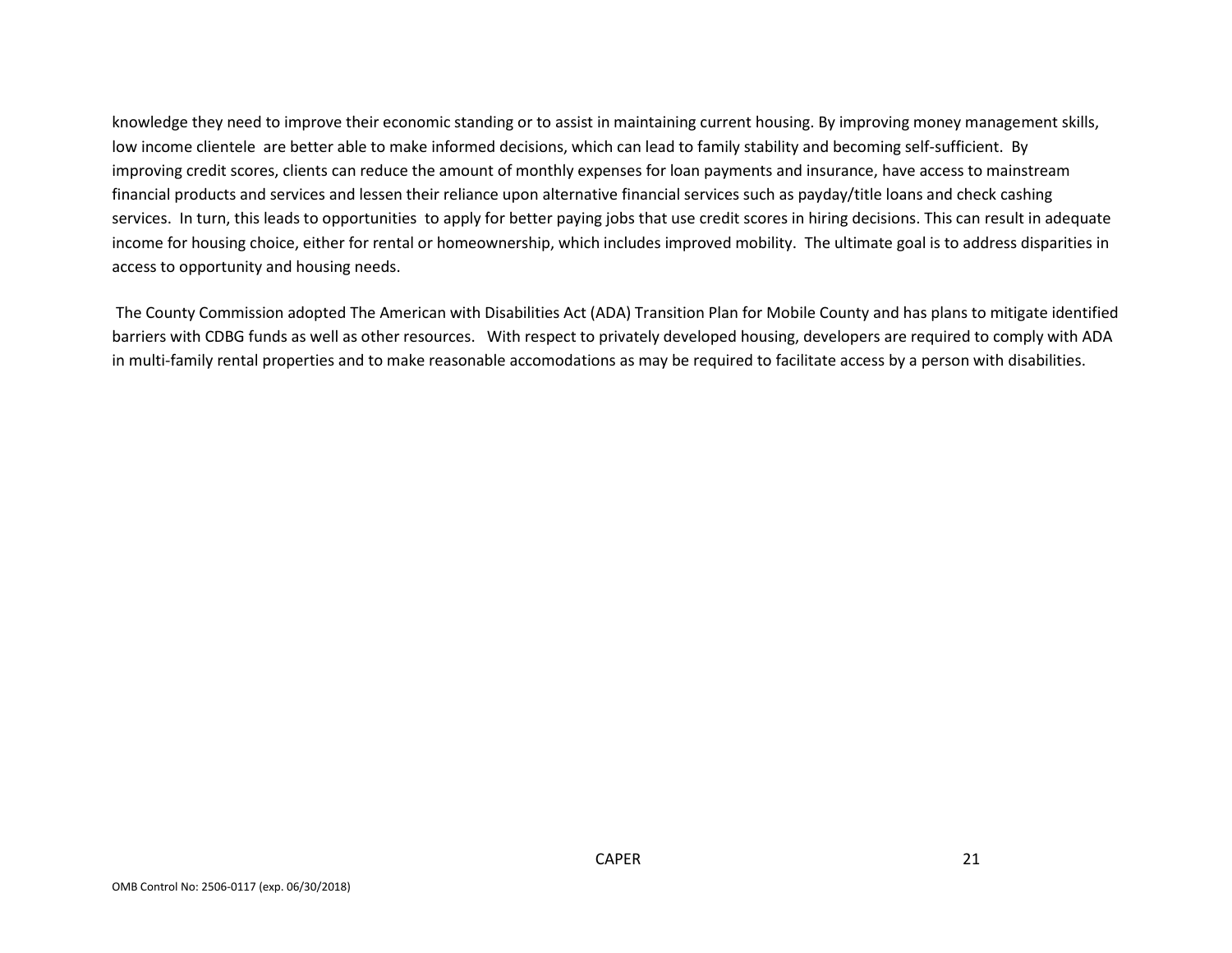### **CR-40 - Monitoring 91.220 and 91.230**

**Describe the standards and procedures used to monitor activities carried out in furtherance of the plan and used to ensure longterm compliance with requirements of the programs involved, including minority business outreach and the comprehensive planning requirements**

The Mobile County Grants Department uses two basic methods for monitoring grant funded projects for compliance with program rules and performance. The two methods are (1) off-site or "desk" monitoring, and (2) on-site monitoring. A "Risk Analysis" is conducted to determine how the monitoring will be done throughout the year. The results obtained from the risk analysis objectively determine which method is to be implemented. The Grants Department performs on-site monitoring and/or technical assistance when determined necessary. The County conducts an annual review of each down payment and mortgage assistance participating household to secure evidence of the purchasing household's continued occupancy. The review occurs at twelve-month intervals beginning 12 months from the original date of occupancy. The County conducts on-site and annual financial monitoring of rental properties. Unit inspections are performed and tenant files are reviewed for compliance with HOME program requirements.

The Grant Department's objectives in monitoring grant funded projects are to document compliance with program rules; track program/project performance; ensure timely expenditure of grant funds and timely closeout of projects; and identify technical assistance needs. The Engineering Department and Grants Department are responsible for the majority of oversight/monitoring during construction of public facilities and public works/infrastructure projects. A periodic review is made of each grant to ensure the timeliness of expenditure and also that the goals and objectives are in compliance with the Consolidated Plan and Action Plan. All subrecipients are regularly monitored through draw requests for regulatory and statutory compliance. The County continually monitors program results to ensure program design leads to maximizing benefits. The County monitors all funds obligated and spent, whether spent directly, through a contract or subrecipient agreement to ensure compliance with the federal regulations. The County provides technical assistance for newly funded projects through orientation meetings, on-site visits, and by telephone.

Language in County agreements requires subrecipients to reach out to minority and women owned businesses. Most procurement for services or construction contracts includes language encouraging minority and women business enterprises to apply. When appropriate, advertisements are published or broadcast through minority targeted media.

Mobile County Commission as Consortium's lead oversees the development of the Consolidated Plan and the Annual Action Plans and the implementation of projects funded through Action Plans. The Commission, through the Grants Department, has responsibility for ensuring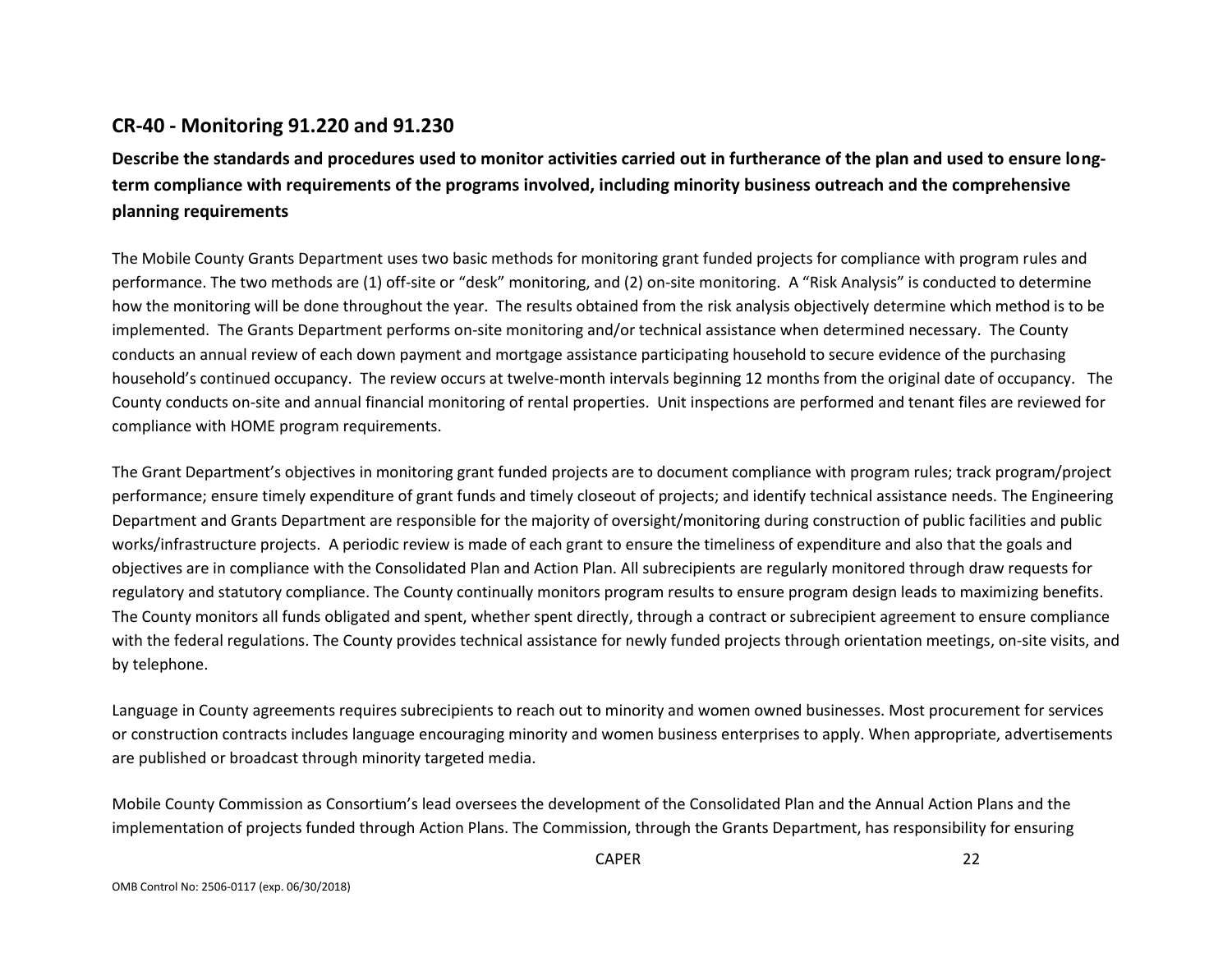compliance with program and comprehensive planning requirements. The Consortium follows a project selection procedure that requires proposals from member jurisdictions and other public and private agencies to be submitted. Following an eligibility determination by the Grants Department, a Project Review Committee examines proposals for feasibility, cost effectiveness, and benefit. The Committee ultimately develops and provides a non-binding budget for each formula grant program to the County Commission. The County Commission has the ultimate authority to approve projects and the budget.

### **Citizen Participation Plan 91.105(d); 91.115(d)**

#### **Describe the efforts to provide citizens with reasonable notice and an opportunity to comment on performance reports**.

On September 6, 2017, the County published an advertisement in the Press Register to notify the public of the availability of the Consolidated Annual Performance and Evaluation Report (CAPER), the 15-day public comment period and the public hearing date of September 21, 2017. The 15-day comment period started September 6, 2017 and ended on September 21, 2017. Copies of the CAPER were available at the offices of Mobile County Commission, on the County's website at www.mobilecountyal.gov and upon request. Comments or suggestions concerning this CAPER were to be made orally at the public hearing or/and in writing and mailed to Mr. John Pafenbach, County Administrator, Mobile County Commission, P. O. Box 1443, Mobile, AL 36633.

No comments were received.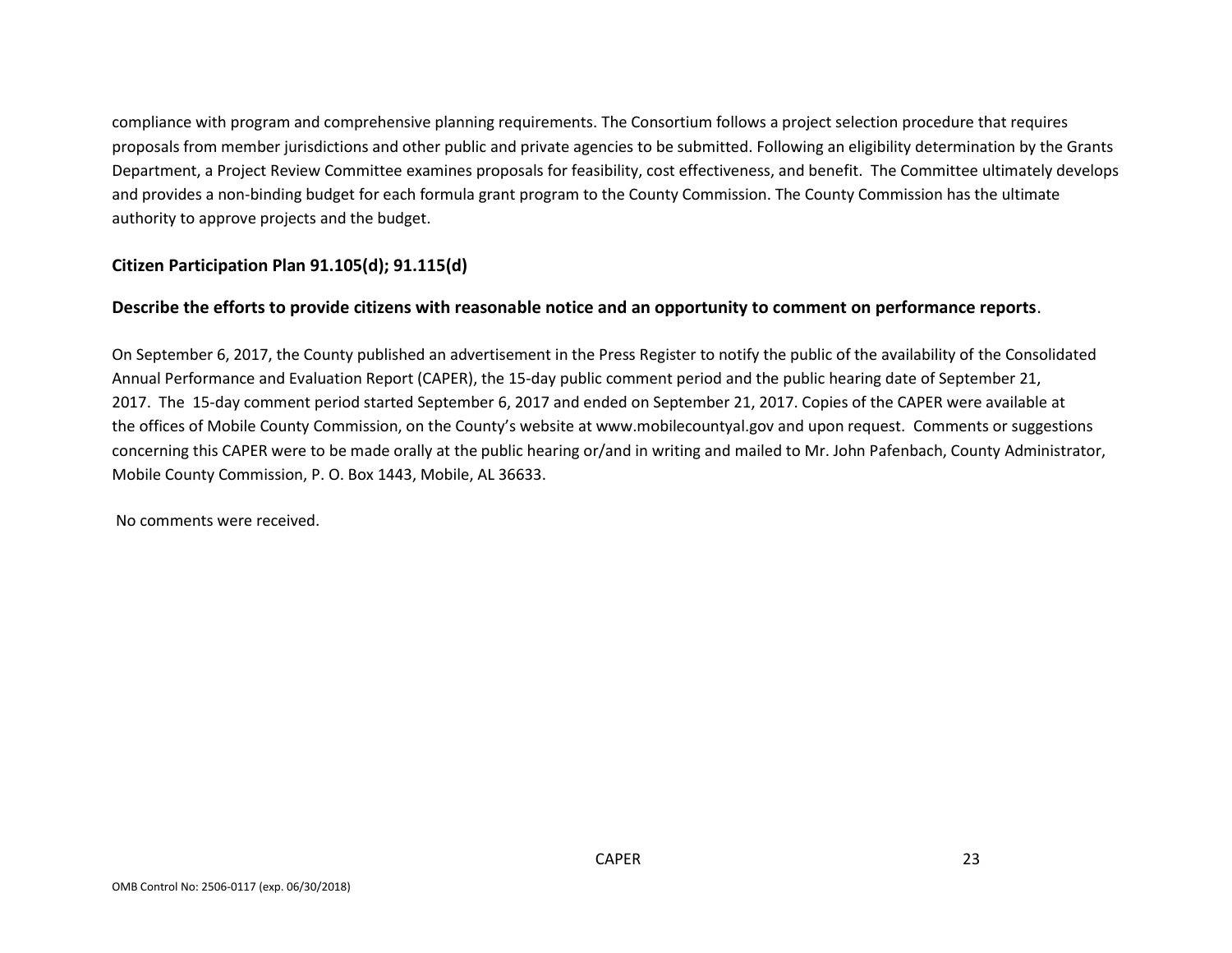### **CR-45 - CDBG 91.520(c)**

**Specify the nature of, and reasons for, any changes in the jurisdiction's program objectives and indications of how the jurisdiction would change its programs as a result of its experiences.**

During PY2016, the County adopted 2 substantial amendments and 7 minor amendments. Changes undertaken were for budget adjustments and for the addition or deletion of projects.

**Does this Jurisdiction have any open Brownfields Economic Development Initiative (BEDI) grants?**

No

**[BEDI grantees] Describe accomplishments and program outcomes during the last year.**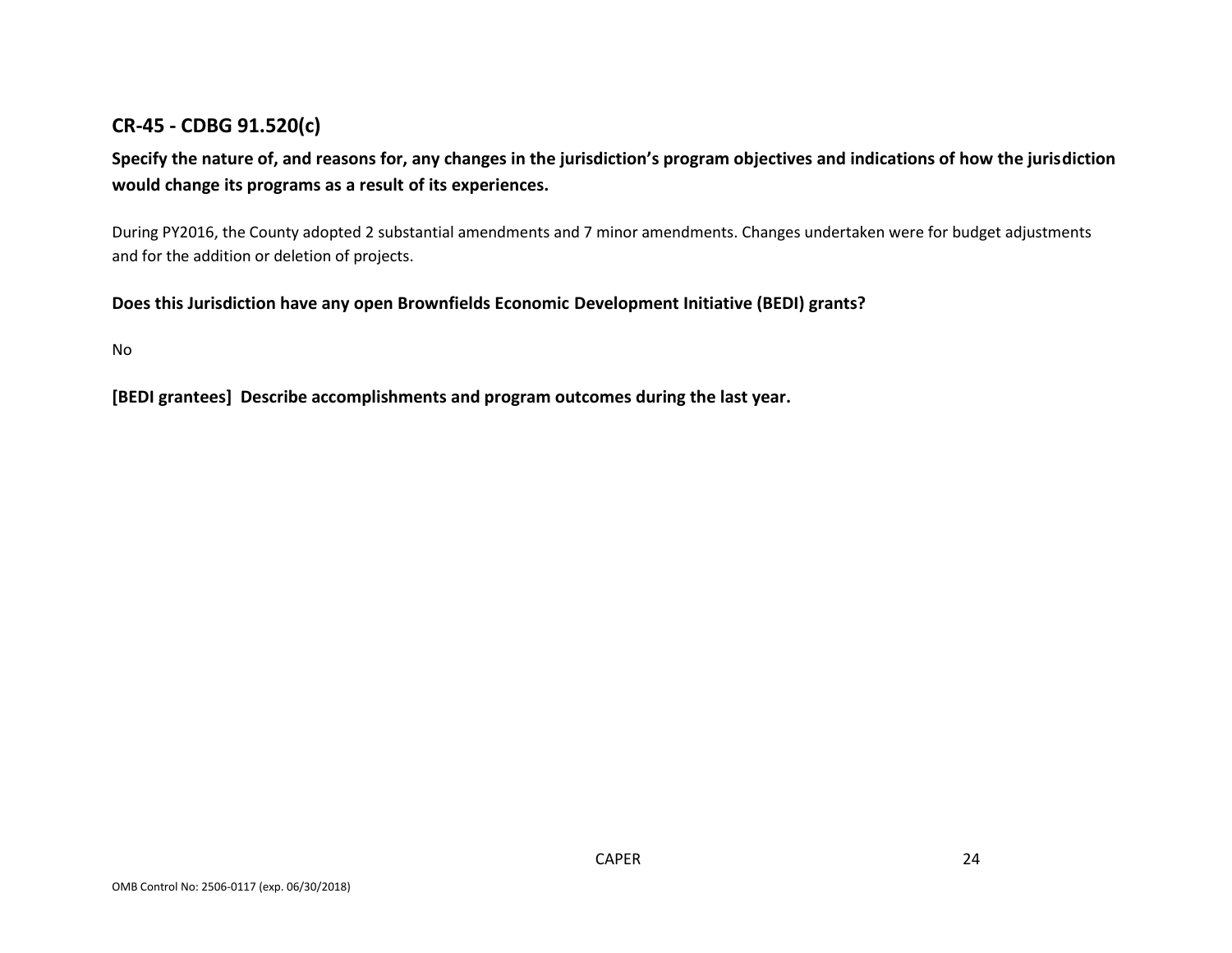### **CR-50 - HOME 91.520(d)**

### **Include the results of on-site inspections of affordable rental housing assisted under the program to determine compliance with housing codes and other applicable regulations**

Please list those projects that should have been inspected on-site this program year based upon the schedule in §92.504(d). Indicate which of these were inspected and a summary of issues that were detected during the inspection. For those that were not inspected, please indicate the reason and how you will remedy the situation.

Please list those projects that should have been inspected on-site this program year based upon the schedule in §92.504(d). Indicate which of these were inspected and a summary of issues that were detected during the inspection. For those that were not inspected, please indicate the reason and how you will remedy the situation.

On-site inspections were conducted for the following affordable rental housing units:

- MoWa Choctaw Homes consist of 4 rental homes: Inspection was carried out on April 20, 2017. No issues were detected.
- Eagles Landing consist of 19 transitional HOME rental units for veterans. Inspection was carried out on November 2, 2016. No issues were detected.
- Baytown Senior Village consists of 6 HOME rental units. The construction completion inspection for this project was conducted on July 15, 2016. No issues were indicated on the inspection reports. A follow-up inspection is scheduled on September 6, 2017.
- Arbours at Pierce Creek consists of 5 HOME rental units designated for seniors. The construction completion inspection for this project was conducted on 9/20/2016. No issues were indicated on the inspection reports. The next inspection is scheduled on September 20, 2017.
- Pelican Landing Apartments consists of 7 HOME rental units designated for multifamily. The construction completion inspection for this project was conducted on 10/10/2016. No issues were indicated on the inspection reports. The next inspection is scheduled on September 5, 2017.
- The Gardens at Wellington consist of 4 HOME rental units designated for seniors. The next inspection is scheduled for August 18, 2017.

Owners of all properties certify that each building and all HOME-assisted units in their project are suitable for occupancy in their annual report narrative.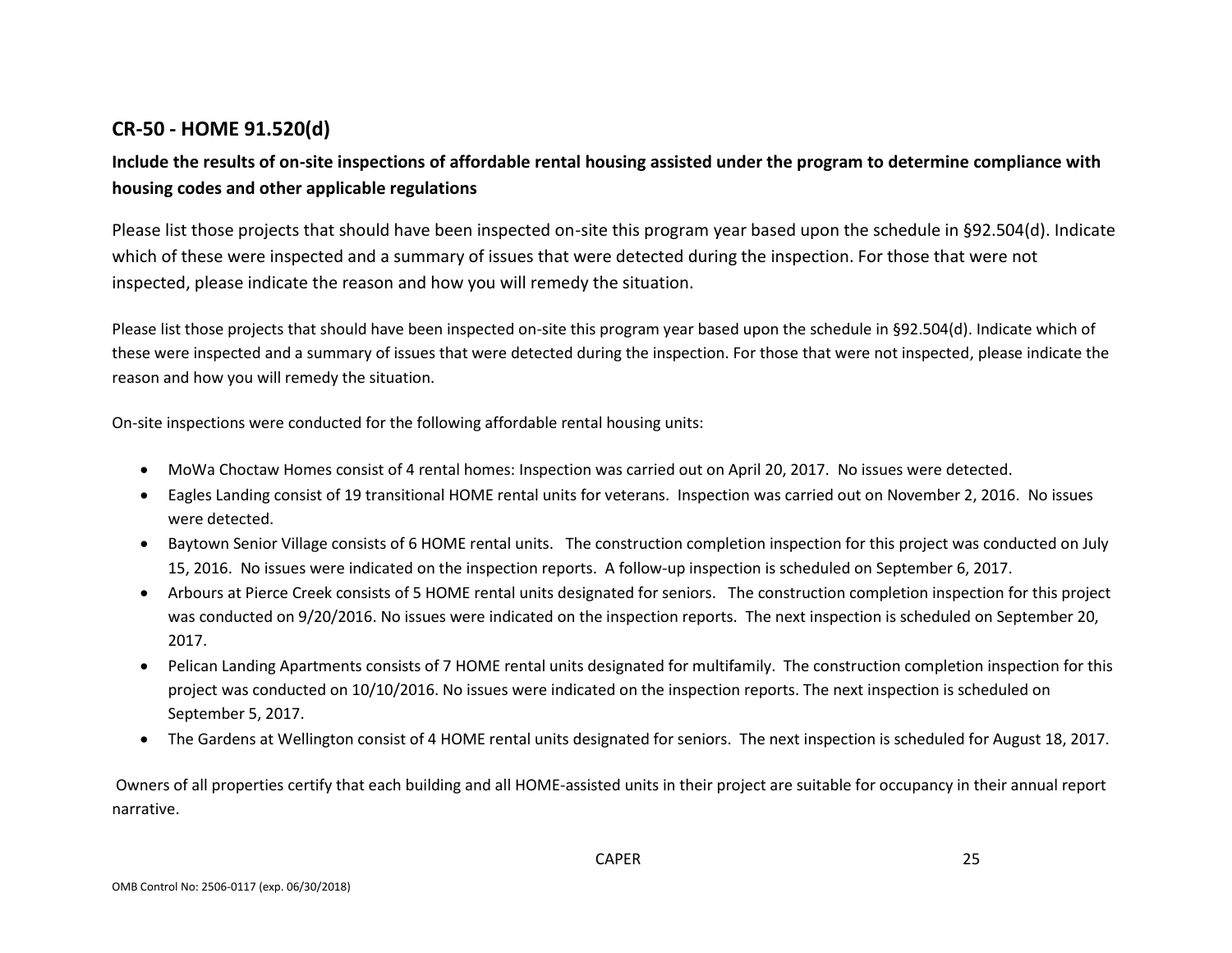#### **Provide an assessment of the jurisdiction's affirmative marketing actions for HOME units. 92.351(b)**

As a recipient of federal funds, Mobile County has adopted affirmative marketing procedures and requirements for rental and homebuyer projects containing five or more HOME-assisted housing units. Affirmative marketing steps consist of actions that provide information and otherwise attract eligible persons in the housing market area to the available housing without regard to race, color, national or ethnic origin, age, religion, disability, sex, sexual orientation, gender identity and expression, veteran status, characteristics of personal identity, or any other characteristic protected under applicable federal or state law. Mobile County requires developers, projects, and programs using HUD funds to affirmatively market its housing programs to ensure that eligible households have ample access and opportunity to participate in programs and services that use federal funds. Marketing efforts in PY 2016 were conducted through various HOME projects and programs using federal funds. Advertisements were sent to minority development agencies to notify minority and women owned businesses of contracting opportunities available. In addition, the County's web site continues to play a vital role in targeting information to the public and ensuring program information reaches a broad audience.

### **Refer to IDIS reports to describe the amount and use of program income for projects, including the number of projects and owner and tenant characteristics**

1.Homebuyer Acquisition and New Construction

(9 homebuyer 60-80% AMI) \$ 12,837.17

2.Development of Affordable Rental Housing

| (11 tenants <= 50% AMI, 2 tenant <= 60% AMI) | \$460,901.80 |
|----------------------------------------------|--------------|
|----------------------------------------------|--------------|

- **Total Program Income Sources PY 2016 1998 12016** \$473,738.97
	- CAPER 26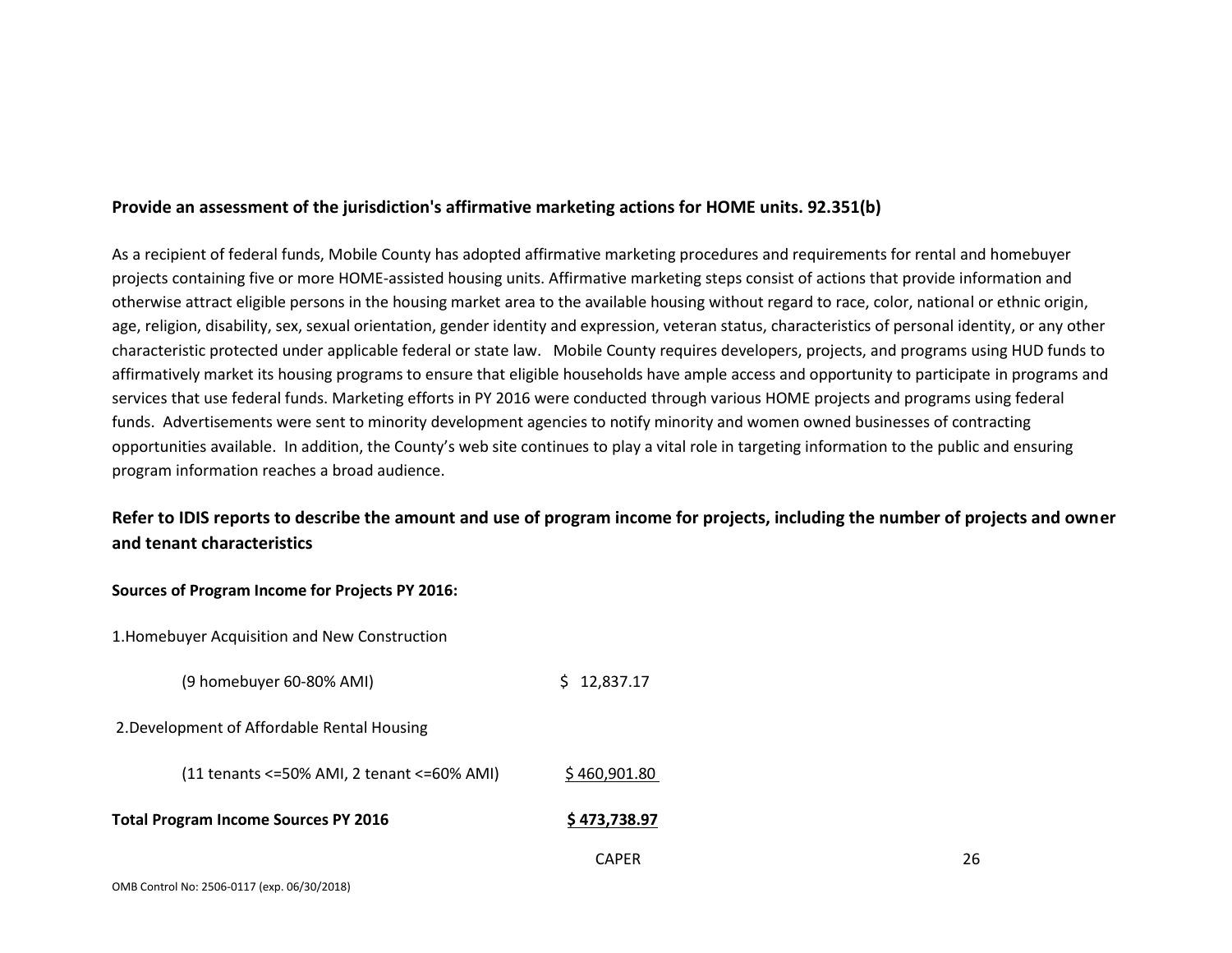#### **Uses of Program Income PY 2016:**

| <b>Total Program Income used PY 2016</b>      | \$1,381.27  |
|-----------------------------------------------|-------------|
| 2. Program Income Admin                       | 5, 135.83   |
| 1. Homebuyer Acquisition and New Construction | \$46.245.44 |

**Describe other actions taken to foster and maintain affordable housing. 91.220(k) (STATES ONLY: Including the coordination of LIHTC with the development of affordable housing). 91.320(j)**

N/A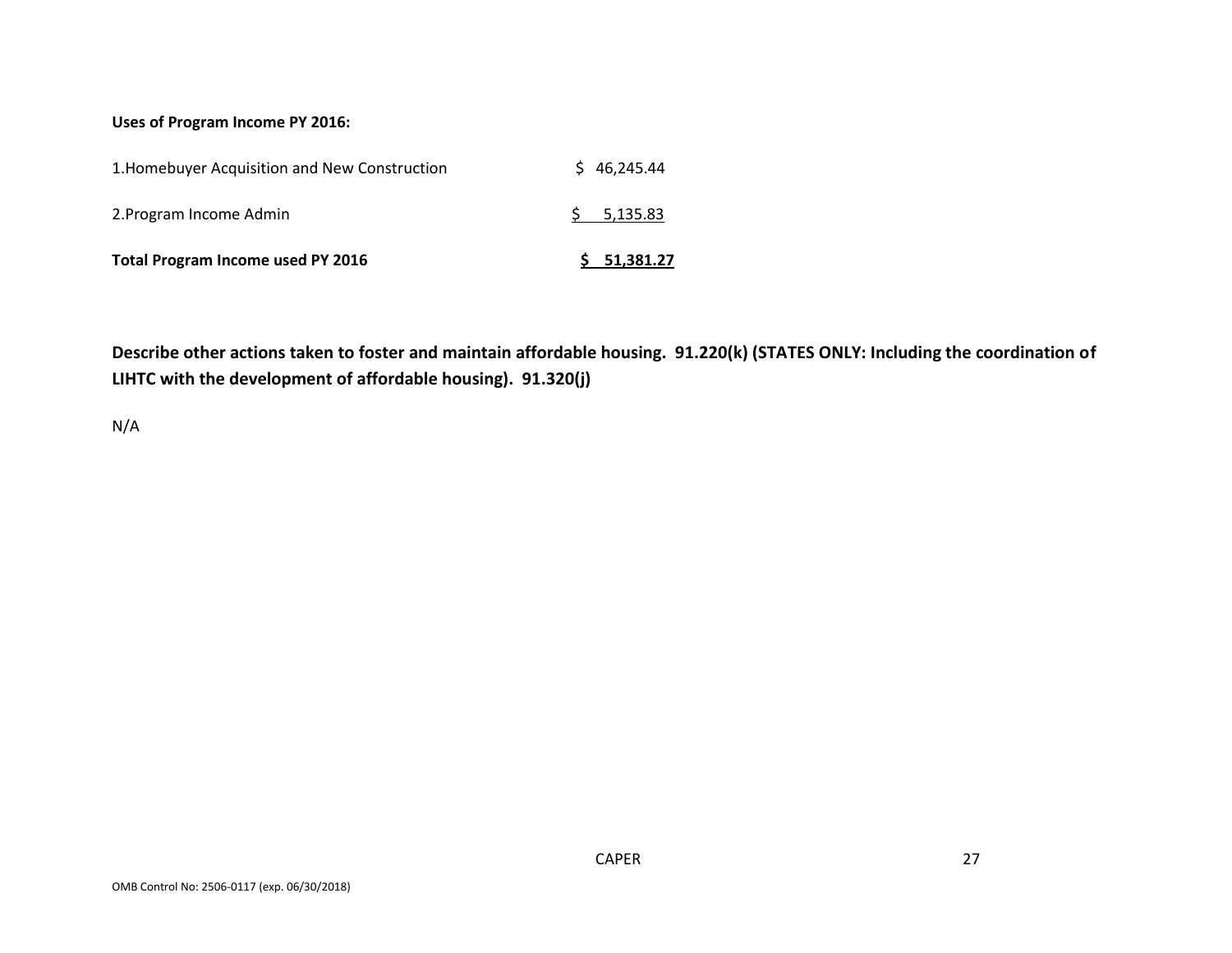### **CR-60 - ESG 91.520(g) (ESG Recipients only)**

**ESG Supplement to the CAPER in** *e-snaps*

#### **For Paperwork Reduction Act**

### **1. Recipient Information—All Recipients Complete**

**Basic Grant Information**

**Recipient Name** MOBILE COUNTY **Organizational DUNS Number** 040671521 **EIN/TIN Number** 636001644 **Indentify the Field Office All and Structure BIRMINGHAM**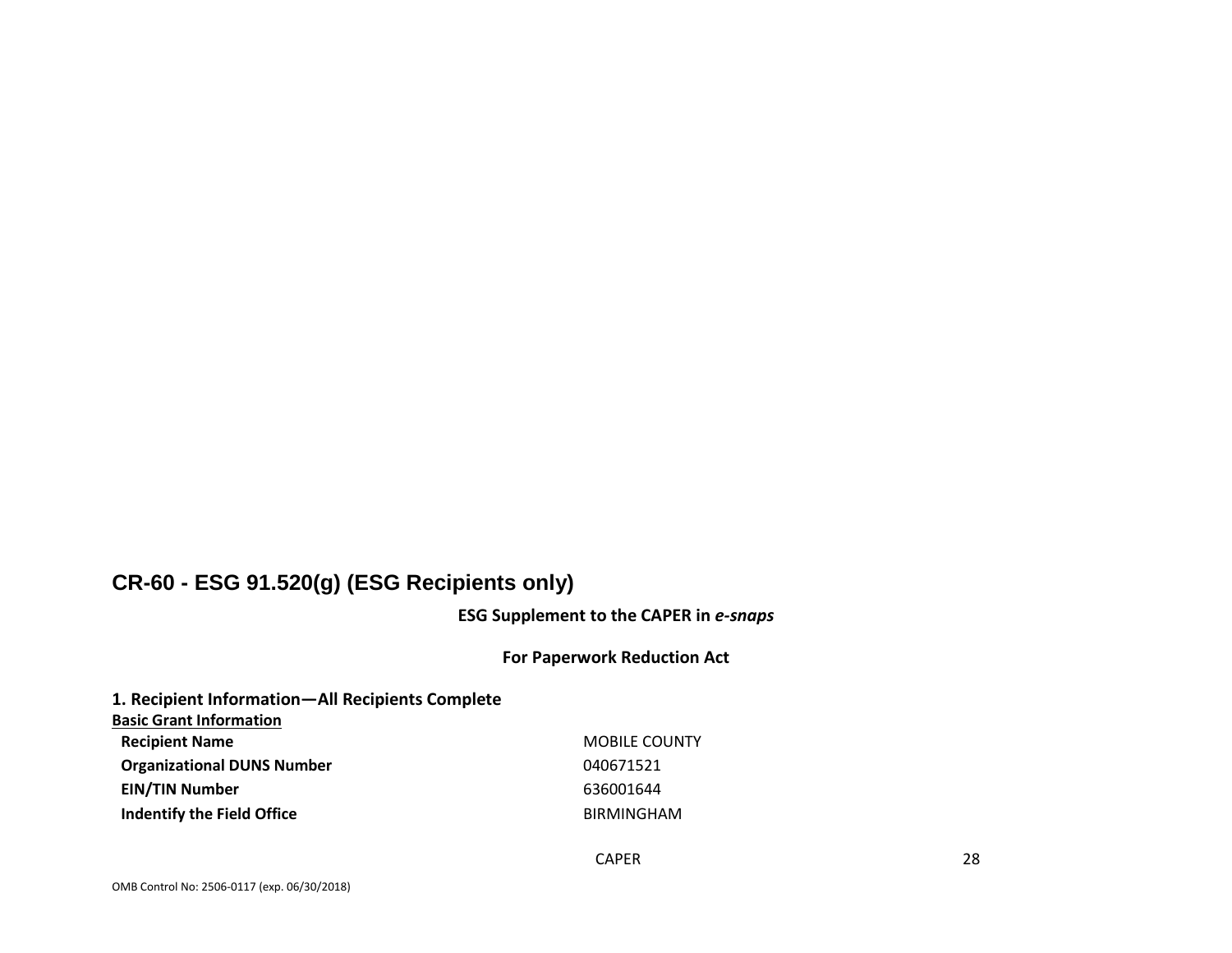**Identify CoC(s) in which the recipient or subrecipient(s) will provide ESG assistance**

Mobile City & County/Baldwin County CoC

| <b>ESG Contact Name</b>      |                               |
|------------------------------|-------------------------------|
| <b>Prefix</b>                | Ms                            |
| <b>First Name</b>            | <b>NAYYER</b>                 |
| <b>Middle Name</b>           | 0                             |
| <b>Last Name</b>             | <b>MAHDI</b>                  |
| <b>Suffix</b>                | $\Omega$                      |
| <b>Title</b>                 | Director Of Grants Management |
| <b>ESG Contact Address</b>   |                               |
| <b>Street Address 1</b>      | 205 Government St             |
| <b>Street Address 2</b>      | 0                             |
| City                         | Mobile                        |
| <b>State</b>                 | AL                            |
| <b>ZIP Code</b>              |                               |
| <b>Phone Number</b>          | 2515745086                    |
| <b>Extension</b>             | 0                             |
| <b>Fax Number</b>            | 2515745080                    |
| <b>Email Address</b>         | nmahdi@mobile-county.net      |
| <b>ESG Secondary Contact</b> |                               |
| <b>Prefix</b>                |                               |
| <b>First Name</b>            |                               |

**First Name Last Name Suffix Title Phone Number Extension Email Address**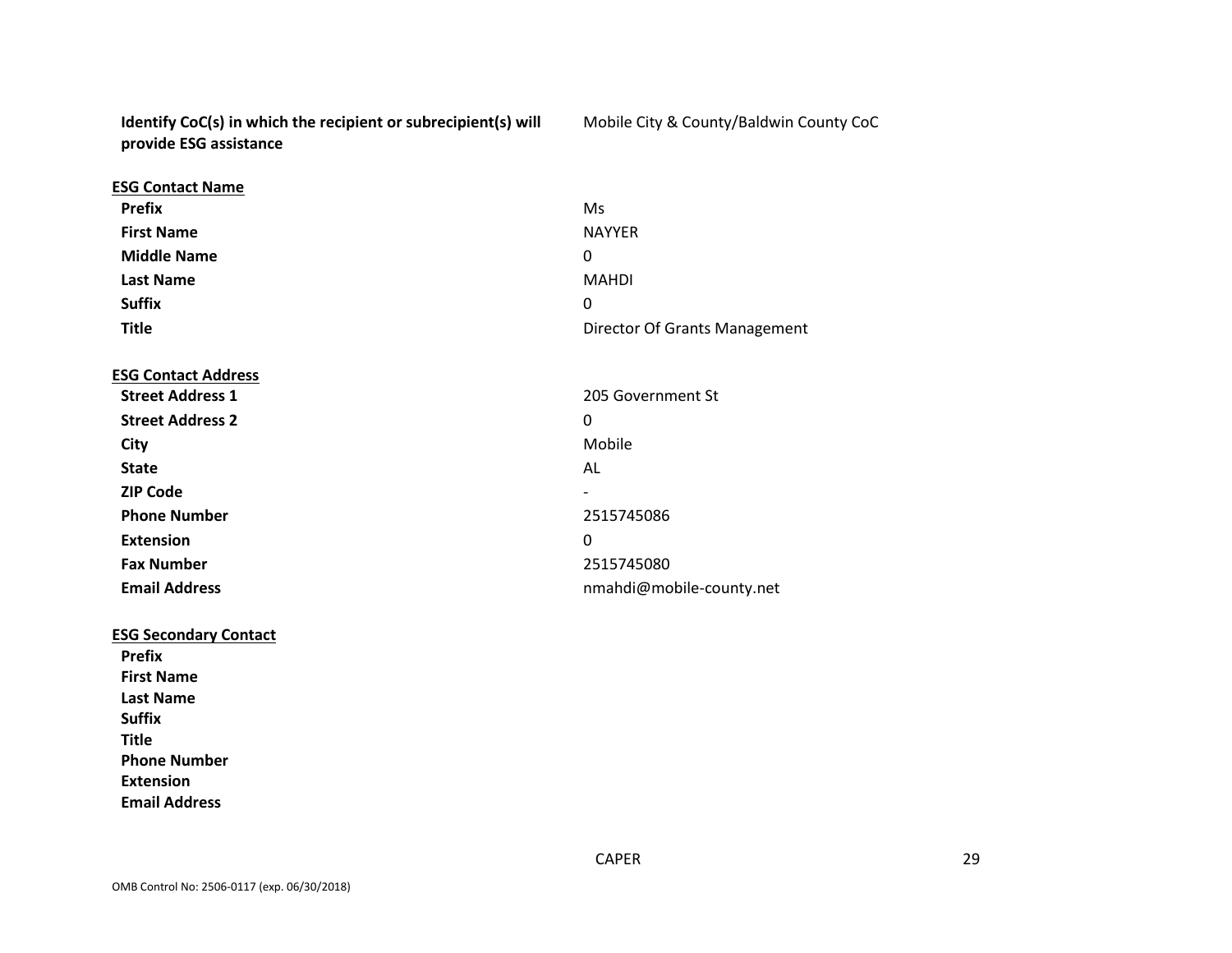#### **2. Reporting Period—All Recipients Complete**

| <b>Program Year Start Date</b> | 06/01/2016 |
|--------------------------------|------------|
| <b>Program Year End Date</b>   | 06/30/2017 |

#### **3a. Subrecipient Form – Complete one form for each subrecipient**

**Subrecipient or Contractor Name:** MOBILE COUNTY **City:** Mobile **State:** AL **Zip Code:** 36602, 0001 **DUNS Number:** 040671521 **Is subrecipient a victim services provider:** N **Subrecipient Organization Type:** Unit of Government **ESG Subgrant or Contract Award Amount:** 10161

**Subrecipient or Contractor Name:** FAMILY PROMISE **City:** Mobile **State:** AL **Zip Code:** 36640, 0881 **DUNS Number:** 175124044 **Is subrecipient a victim services provider:** Y **Subrecipient Organization Type:** Faith-Based Organization **ESG Subgrant or Contract Award Amount:** 17000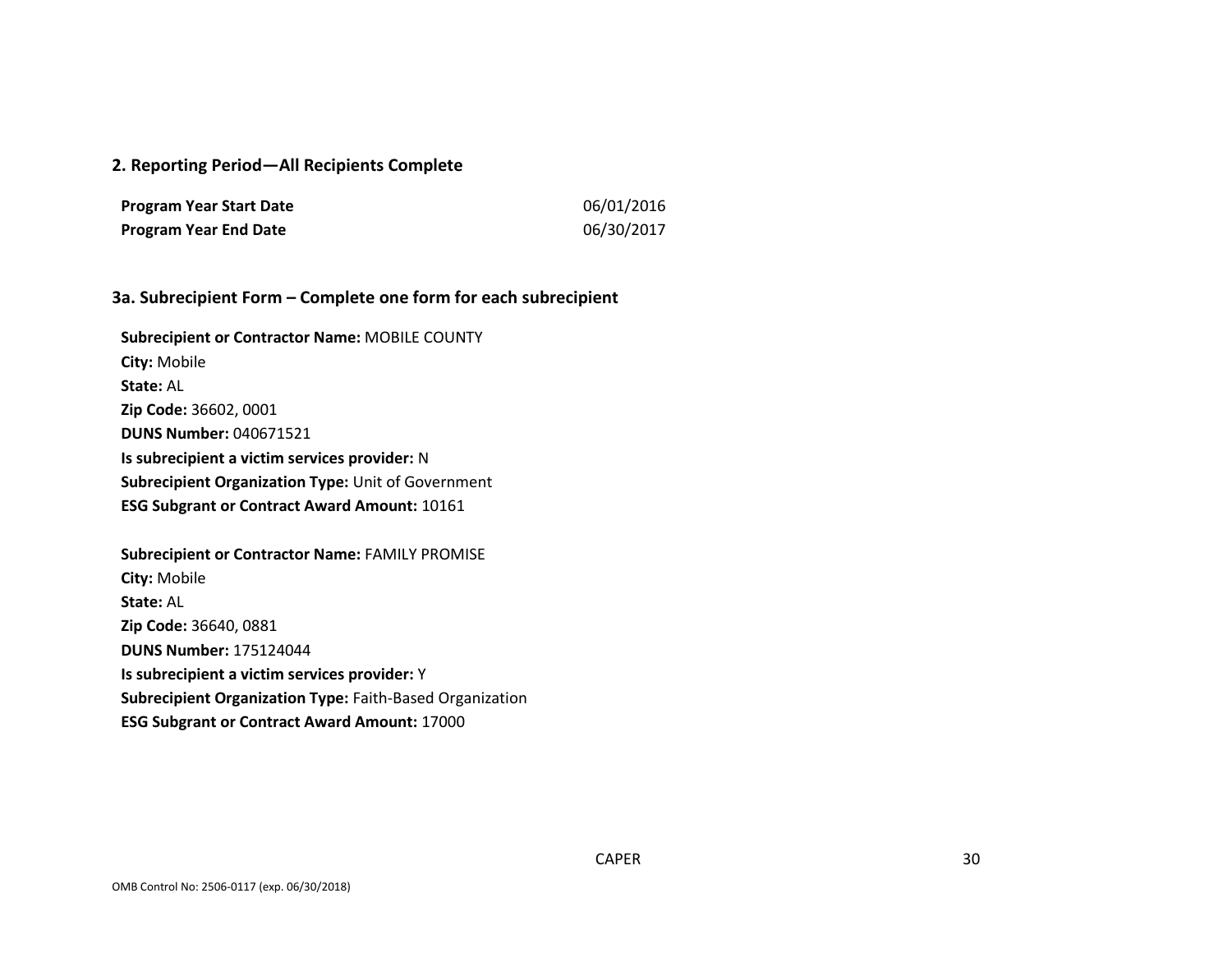**Subrecipient or Contractor Name:** The Salvation Army, a Georgia Corporation for The Salvation Army of Costal Alabama **City:** Mobile **State:** AL **Zip Code:** 36604, 2509 **DUNS Number:** 124153151 **Is subrecipient a victim services provider:** Y **Subrecipient Organization Type:** Other Non-Profit Organization

**ESG Subgrant or Contract Award Amount:** 46774

**Subrecipient or Contractor Name:** Housing First, Inc **City:** Mobile **State:** AL **Zip Code:** 36609, 1987 **DUNS Number:** 062123299 **Is subrecipient a victim services provider:** Y **Subrecipient Organization Type:** Other Non-Profit Organization **ESG Subgrant or Contract Award Amount:** 17891

**Subrecipient or Contractor Name:** Mobile Area Interfaith Conference, Inc. **City:** Mobile **State:** AL **Zip Code:** 36606, 2811 **DUNS Number:** 964554526 **Is subrecipient a victim services provider:** N **Subrecipient Organization Type:** Faith-Based Organization **ESG Subgrant or Contract Award Amount:** 43664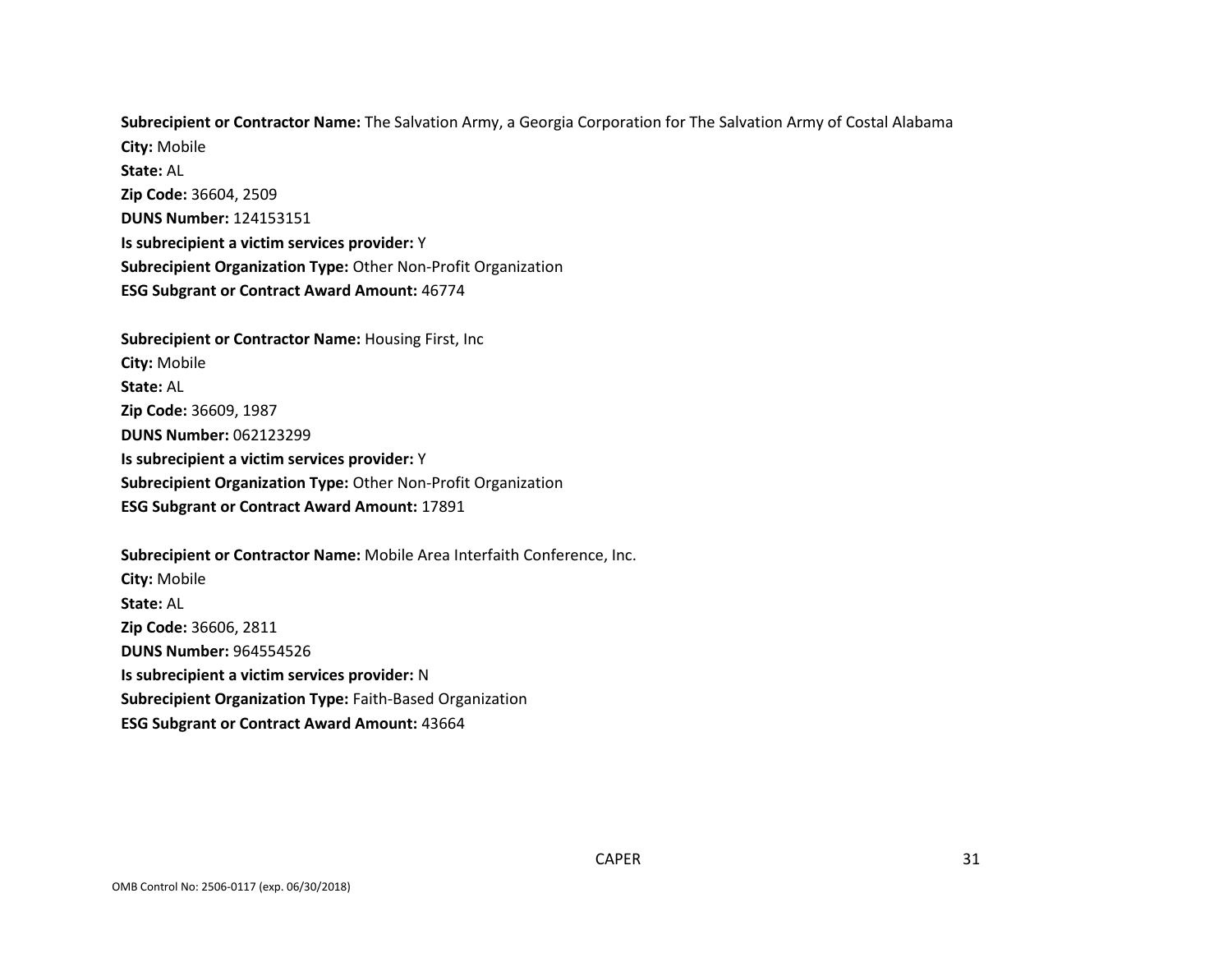### **CR-65 - Persons Assisted**

#### **4. Persons Served**

### **4a. Complete for Homelessness Prevention Activities**

| <b>Number of Persons in Households</b> | <b>Total</b> |
|----------------------------------------|--------------|
| Adults                                 |              |
| Children                               |              |
| Don't Know/Refused/Other               |              |
| Missing Information                    |              |
| Total                                  |              |

**Table 16 – Household Information for Homeless Prevention Activities**

### **4b. Complete for Rapid Re-Housing Activities**

| <b>Number of Persons in Households</b> | <b>Total</b> |
|----------------------------------------|--------------|
| Adults                                 |              |
| Children                               |              |
| Don't Know/Refused/Other               |              |
| Missing Information                    |              |
| Total                                  |              |

**Table 17 – Household Information for Rapid Re-Housing Activities**

#### **4c. Complete for Shelter**

| <b>Number of Persons in Households</b> | <b>Total</b> |
|----------------------------------------|--------------|
| Adults                                 |              |
| Children                               |              |
| Don't Know/Refused/Other               |              |
| <b>Missing Information</b>             |              |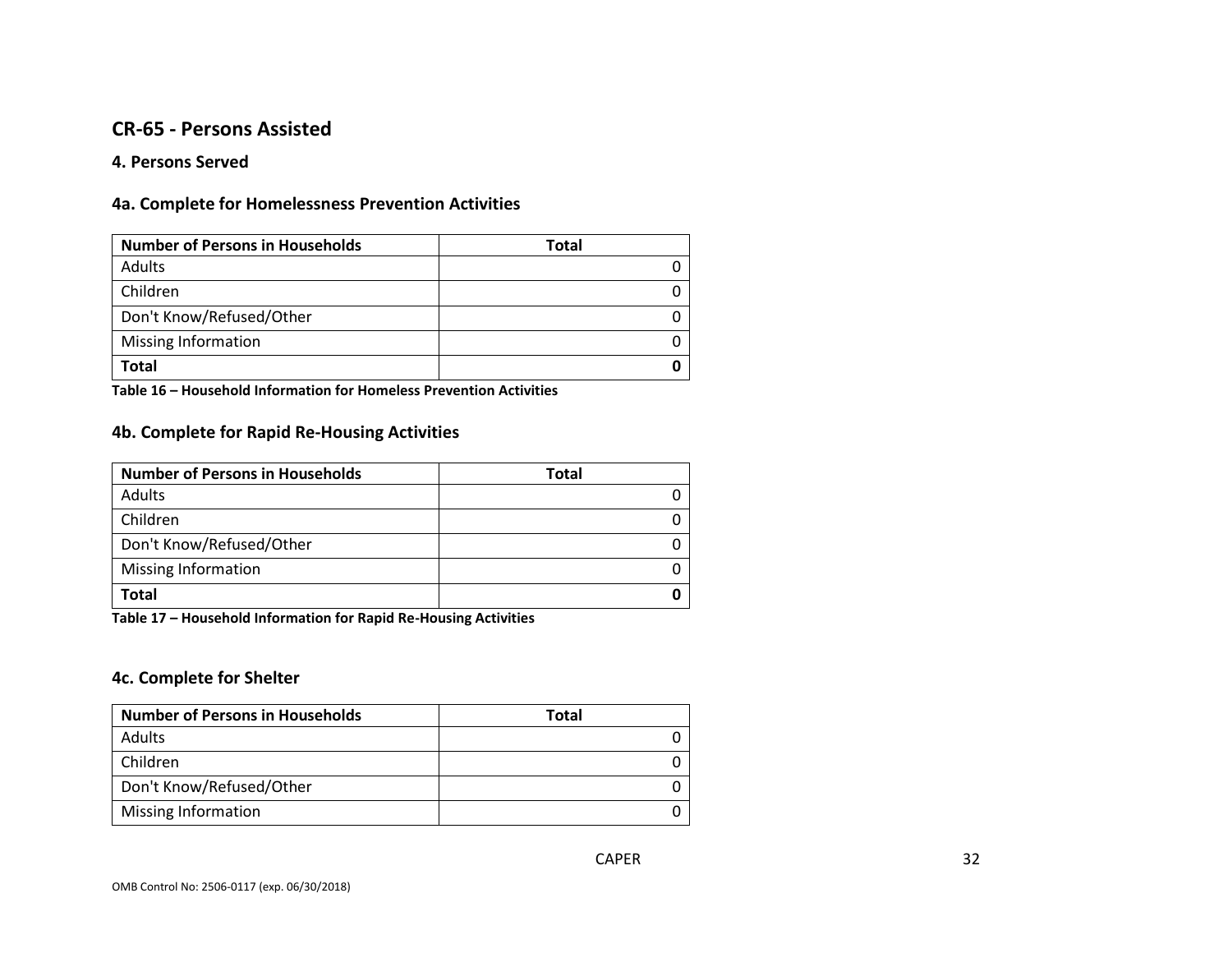| Total                          |  |
|--------------------------------|--|
| Table 18 - Shelter Information |  |

OMB Control No: 2506-0117 (exp. 06/30/2018)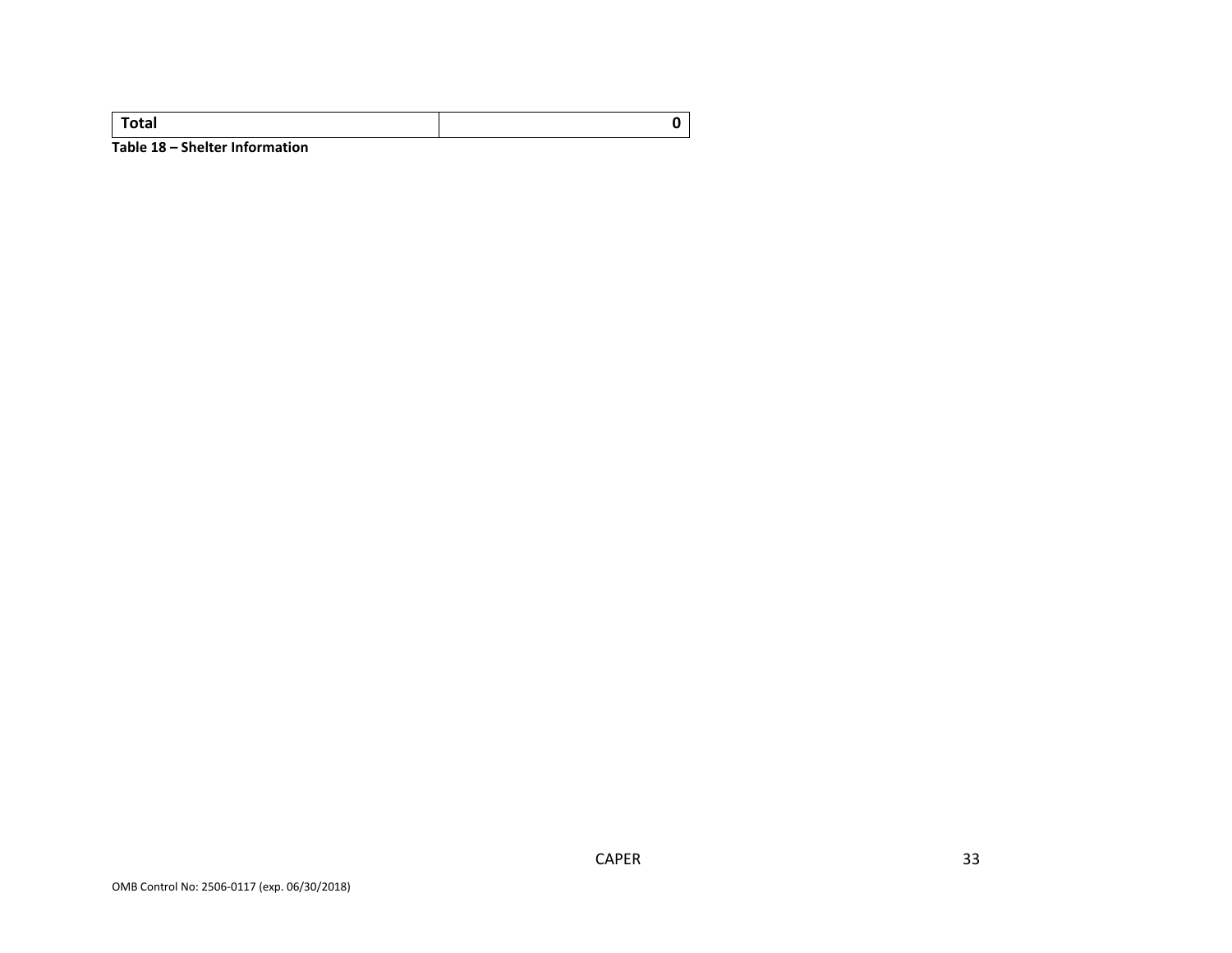### **4d. Street Outreach**

| <b>Number of Persons in Households</b> | Total |
|----------------------------------------|-------|
| Adults                                 |       |
| Children                               |       |
| Don't Know/Refused/Other               |       |
| <b>Missing Information</b>             |       |
| Total                                  |       |

**Table 19 – Household Information for Street Outreach** 

### **4e. Totals for all Persons Served with ESG**

| <b>Number of Persons in Households</b> | Total |
|----------------------------------------|-------|
| Adults                                 |       |
| Children                               |       |
| Don't Know/Refused/Other               |       |
| <b>Missing Information</b>             |       |
| Total                                  |       |

**Table 20 – Household Information for Persons Served with ESG**

### **5. Gender—Complete for All Activities**

|                          | <b>Total</b> |
|--------------------------|--------------|
| Male                     | 0            |
| Female                   | 0            |
| Transgender              | 0            |
| Don't Know/Refused/Other | 0            |
| Missing Information      | 0            |
| <b>Total</b>             | O            |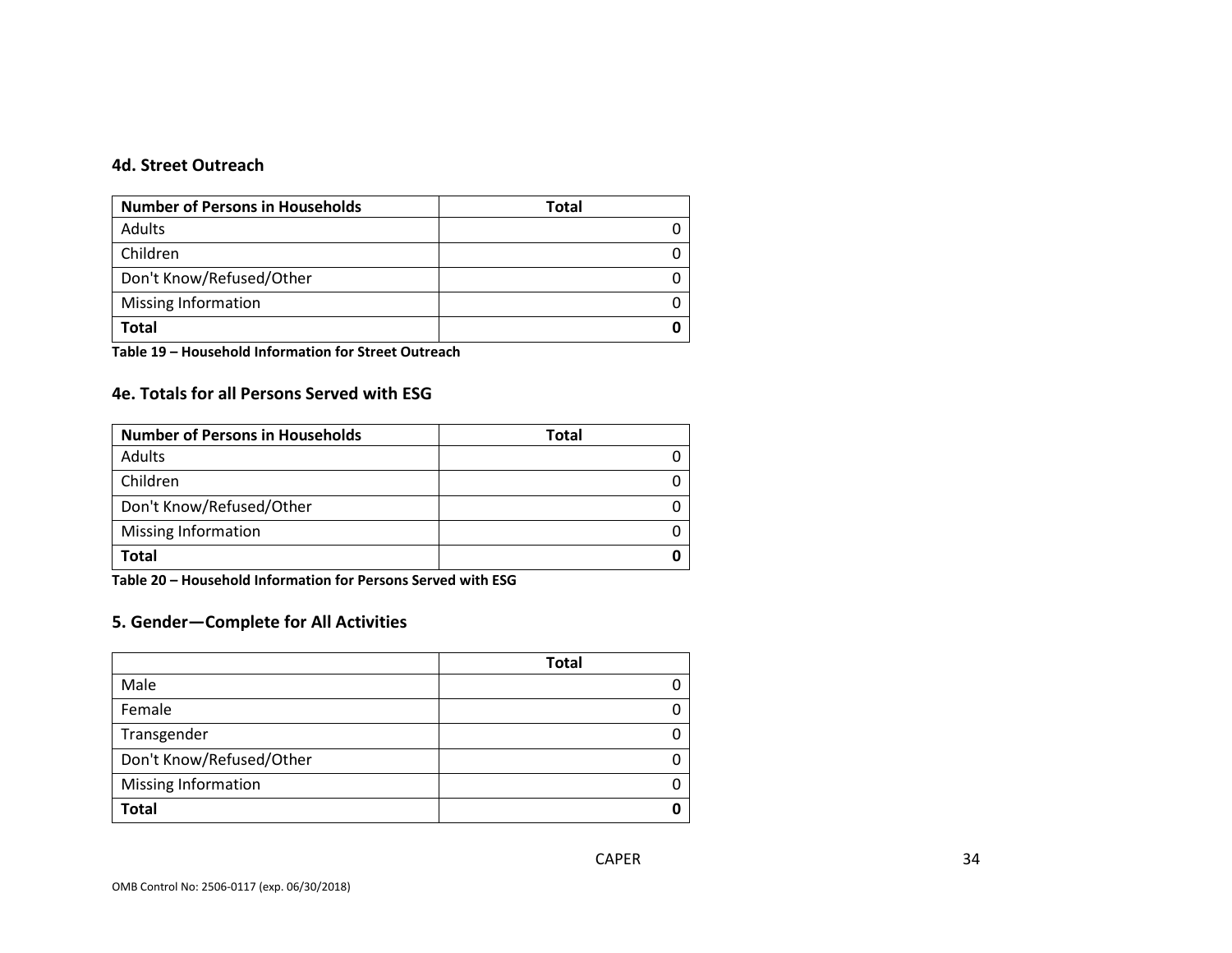#### **Table 21 – Gender Information**

### **6. Age—Complete for All Activities**

|                            | <b>Total</b> |
|----------------------------|--------------|
| Under 18                   |              |
| 18-24                      |              |
| 25 and over                | ი            |
| Don't Know/Refused/Other   |              |
| <b>Missing Information</b> | O            |
| <b>Total</b>               | n            |

**Table 22 – Age Information**

### **7. Special Populations Served—Complete for All Activities**

|  |  | <b>Number of Persons in Households</b> |  |
|--|--|----------------------------------------|--|
|--|--|----------------------------------------|--|

| Subpopulation                       | <b>Total</b> | <b>Total Persons Served</b> | <b>Total Persons Served</b> | <b>Total Persons Served</b> |
|-------------------------------------|--------------|-----------------------------|-----------------------------|-----------------------------|
|                                     |              | - Prevention                | $-RRH$                      | in Emergency                |
|                                     |              |                             |                             | <b>Shelters</b>             |
| Veterans                            |              | 0                           |                             | 0                           |
| <b>Victims of Domestic Violence</b> | 0            | 0                           | 0                           | $\mathbf 0$                 |
| Elderly                             | 0            | 0                           | 0                           | $\mathbf 0$                 |
| HIV/AIDS                            | 0            | 0                           | 0                           | $\mathbf 0$                 |
| <b>Chronically Homeless</b>         |              | 0                           | 0                           | $\mathbf 0$                 |
| <b>Persons with Disabilities:</b>   |              |                             |                             |                             |
| Severely Mentally Ill               |              | 0                           | 0                           | $\mathbf 0$                 |
| <b>Chronic Substance Abuse</b>      |              | 0                           | 0                           | $\mathbf 0$                 |
| Other Disability                    | $\Omega$     | 0                           | 0                           | $\mathbf 0$                 |
| Total (Unduplicated if              |              |                             |                             |                             |
| possible)                           |              | 0                           | 0                           | $\mathbf 0$                 |

**Table 23 – Special Population Served**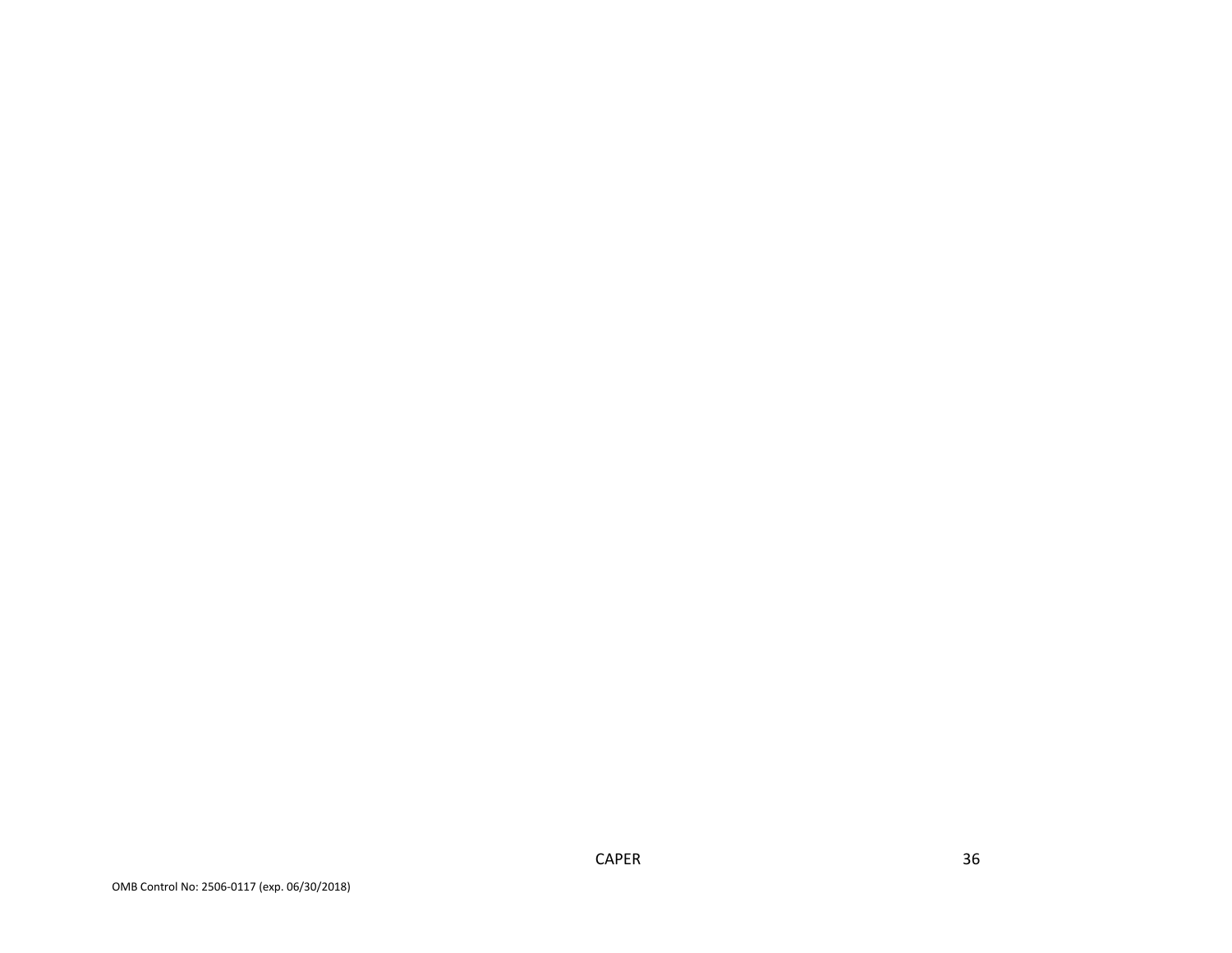### **CR-70 – ESG 91.520(g) - Assistance Provided and Outcomes**

### **10. Shelter Utilization**

| Number of New Units - Rehabbed       |        |
|--------------------------------------|--------|
| Number of New Units - Conversion     |        |
| Total Number of bed-nights available | 3,416  |
| Total Number of bed-nights provided  | 1,064  |
| <b>Capacity Utilization</b>          | 31.15% |

#### **Table 24 – Shelter Capacity**

#### **11. Project Outcomes Data measured under the performance standards developed in consultation with the CoC(s)**

- 1. An ESG program must be aligned and coordinated with the CoC goals for reducing/ending homelessness.
- 2. A homeless individual or formerly homeless individual must participate in the development of an ESG program.
- 3. Use of the centralized intake process will be mandated upon completion of the centralized intake system.
- 4. Participants receiving prevention must meet with a case manager monthly and there must be a case plan for obtaining/retaining permanent housing.
- 5. There must be a formal process for terminating assistanceShelters must meet minimum habitability standards.
- 6. The use of HUD funds for housing assistance requires that habitability, rent reasonableness and fair market rent, and lead paint standards are met.
- 7. There must be no conflicts of interest issues with the referral process or for determining eligibility and the delivery of assistance for participant households.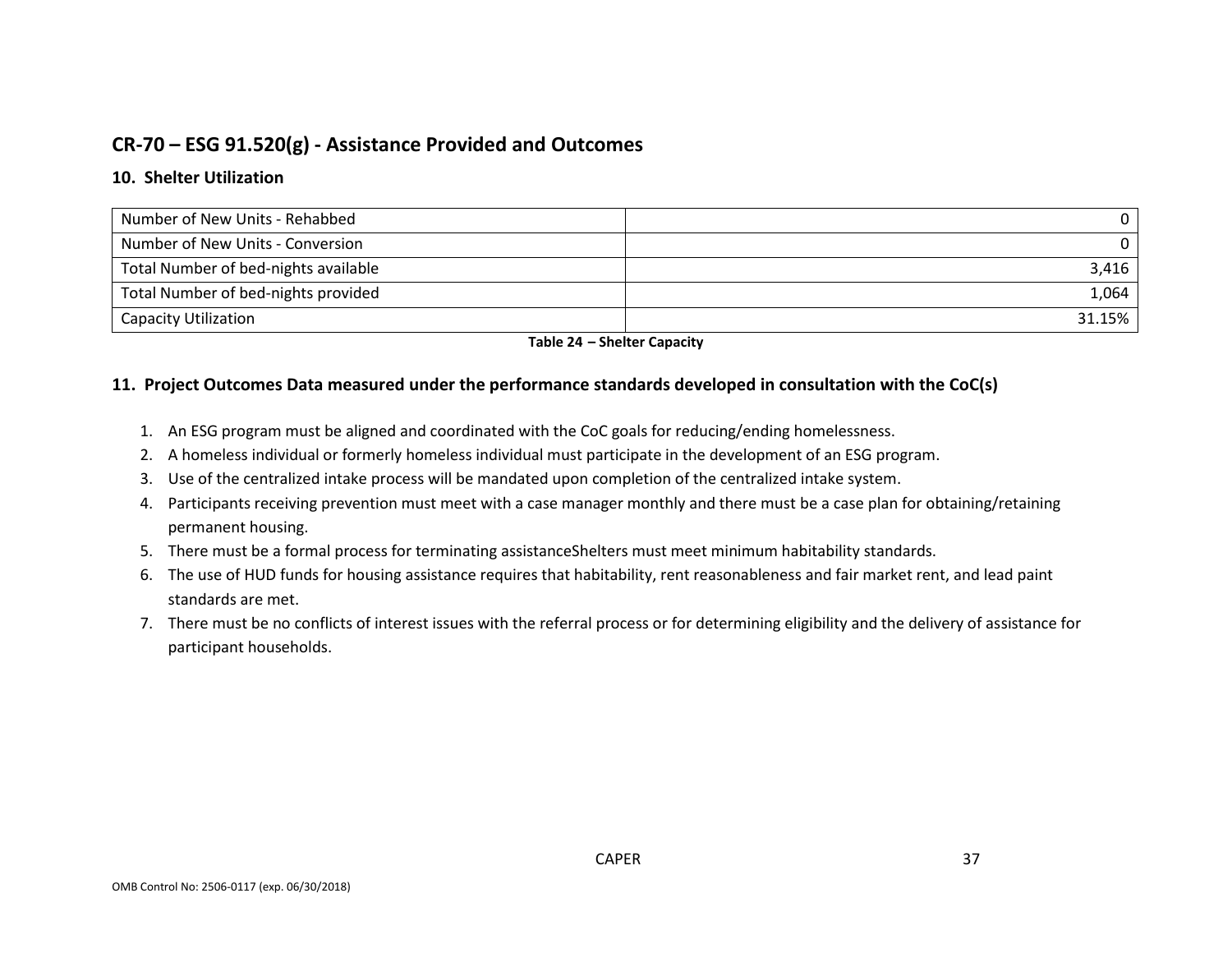### **CR-75 – Expenditures**

### **11. Expenditures**

### **11a. ESG Expenditures for Homelessness Prevention**

|                                                                  | <b>Dollar Amount of Expenditures in Program Year</b> |        |      |
|------------------------------------------------------------------|------------------------------------------------------|--------|------|
|                                                                  | 2014                                                 | 2015   | 2016 |
| <b>Expenditures for Rental Assistance</b>                        | 4,703                                                | 9,240  |      |
| Expenditures for Housing Relocation and Stabilization Services - |                                                      |        |      |
| <b>Financial Assistance</b>                                      |                                                      | 8,709  |      |
| Expenditures for Housing Relocation & Stabilization Services -   |                                                      |        |      |
| <b>Services</b>                                                  | 3,950                                                | 12,956 | 0    |
| Expenditures for Homeless Prevention under Emergency Shelter     |                                                      |        |      |
| Grants Program                                                   |                                                      |        | 0    |
| <b>Subtotal Homelessness Prevention</b>                          | 8,653                                                | 30,905 |      |

**Table 25 – ESG Expenditures for Homelessness Prevention**

### **11b. ESG Expenditures for Rapid Re-Housing**

|                                                                  | <b>Dollar Amount of Expenditures in Program Year</b> |        |      |
|------------------------------------------------------------------|------------------------------------------------------|--------|------|
|                                                                  | 2014                                                 | 2015   | 2016 |
| <b>Expenditures for Rental Assistance</b>                        | 1,228                                                | 13,954 |      |
| Expenditures for Housing Relocation and Stabilization Services - |                                                      |        |      |
| <b>Financial Assistance</b>                                      |                                                      | 9,623  |      |
| Expenditures for Housing Relocation & Stabilization Services -   |                                                      |        |      |
| <b>Services</b>                                                  |                                                      | 22,024 |      |
| Expenditures for Homeless Assistance under Emergency Shelter     |                                                      |        |      |
| <b>Grants Program</b>                                            |                                                      |        |      |
| <b>Subtotal Rapid Re-Housing</b>                                 | 1,228                                                | 45,601 | 0    |

**Table 26 – ESG Expenditures for Rapid Re-Housing**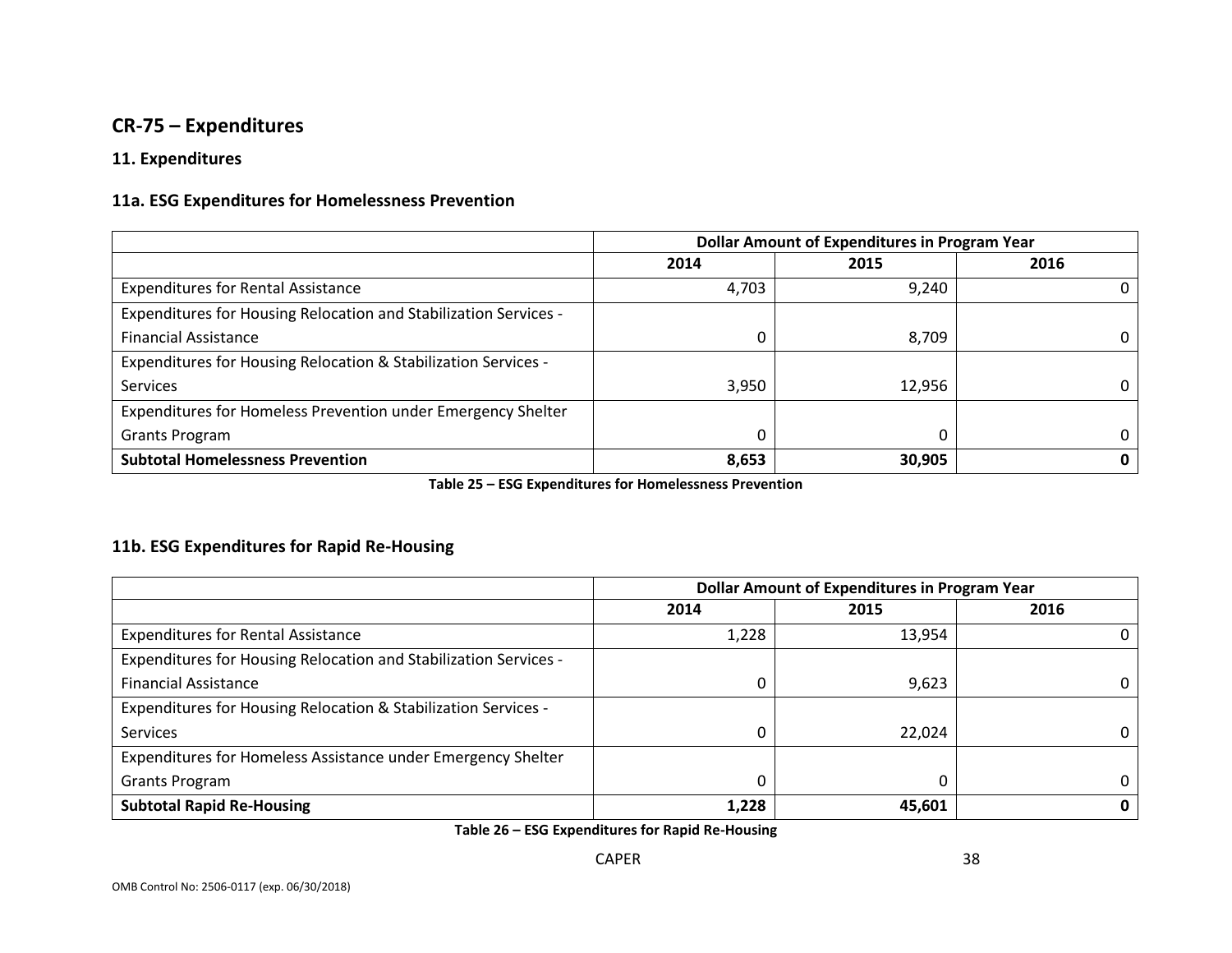### **11c. ESG Expenditures for Emergency Shelter**

|                           | <b>Dollar Amount of Expenditures in Program Year</b> |        |        |
|---------------------------|------------------------------------------------------|--------|--------|
|                           | 2014                                                 | 2015   | 2016   |
| <b>Essential Services</b> |                                                      | 10,000 |        |
| Operations                |                                                      |        | 11,088 |
| Renovation                |                                                      |        |        |
| Major Rehab               |                                                      |        |        |
| Conversion                |                                                      |        |        |
| Subtotal                  |                                                      | 10,000 | 11,088 |

**Table 27 – ESG Expenditures for Emergency Shelter**

### **11d. Other Grant Expenditures**

|                 | <b>Dollar Amount of Expenditures in Program Year</b> |        |       |
|-----------------|------------------------------------------------------|--------|-------|
|                 | 2014                                                 | 2015   | 2016  |
| Street Outreach |                                                      |        |       |
| <b>HMIS</b>     |                                                      | 30,000 |       |
| Administration  |                                                      | 10,544 | 8,026 |

**Table 28 - Other Grant Expenditures**

### **11e. Total ESG Grant Funds**

| <b>Total ESG Funds Expended</b> | 2014  | 2015 | 2016   |
|---------------------------------|-------|------|--------|
|                                 | 9,881 | ,050 | 19,114 |

**Table 29 - Total ESG Funds Expended**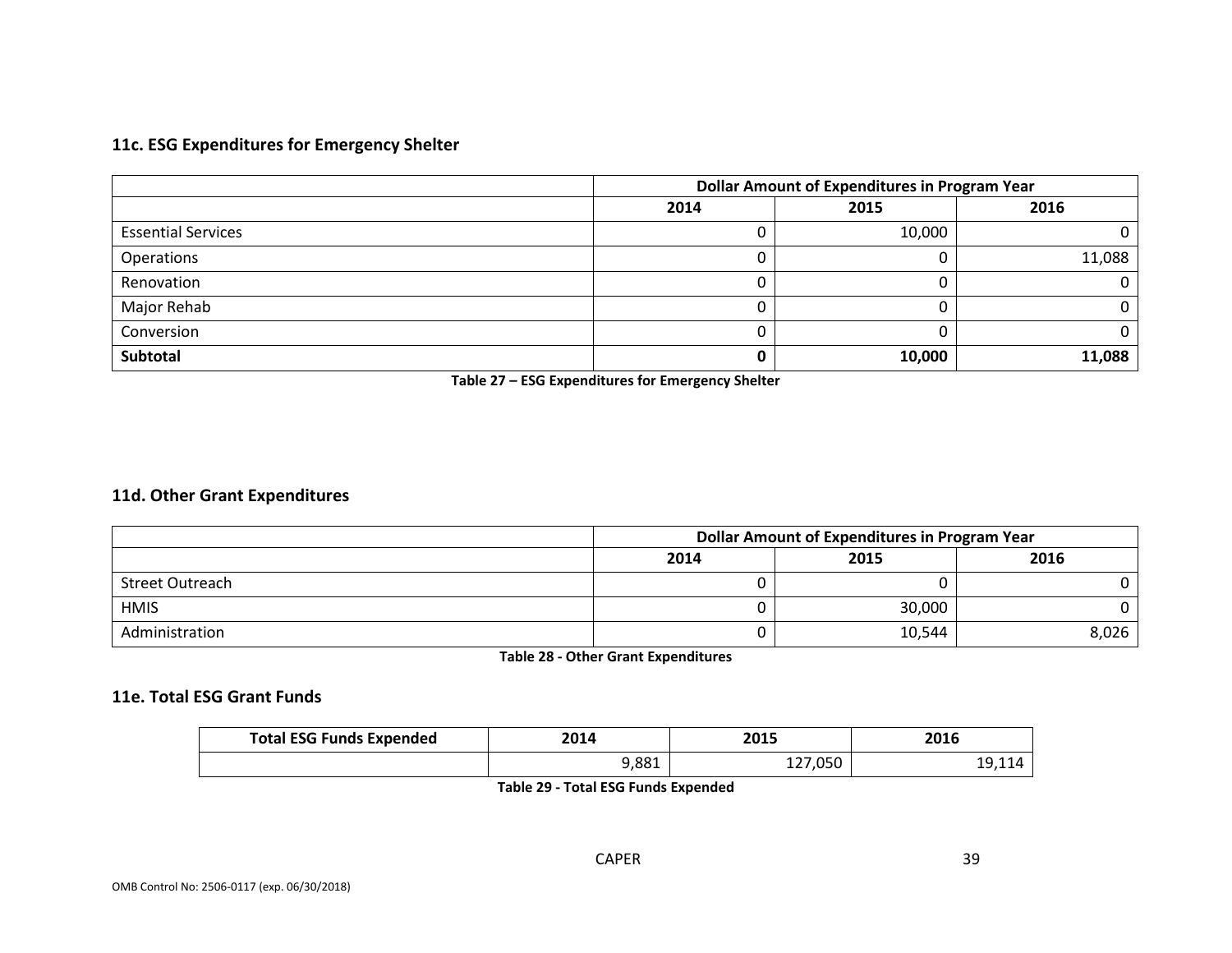### **11f. Match Source**

|                            | 2014 | 2015    | 2016   |
|----------------------------|------|---------|--------|
| Other Non-ESG HUD Funds    |      | 112,154 | 12,972 |
| <b>Other Federal Funds</b> |      | 500     |        |
| <b>State Government</b>    | 0    |         | υ      |
| <b>Local Government</b>    | 0    |         | U      |
| Private Funds              | 0    | 27,597  | 11,088 |
| Other                      | 0    |         | Ω      |
| Fees                       | 0    |         |        |
| Program Income             | 0    |         | 0      |
| <b>Total Match Amount</b>  | 0    | 140,251 | 24,060 |

**Table 30 - Other Funds Expended on Eligible ESG Activities**

### **11g. Total**

| <b>Total Amount of Funds Expended on</b><br><b>ESG Activities</b> | 2014  | 2015    | 2016  |
|-------------------------------------------------------------------|-------|---------|-------|
|                                                                   | 9,881 | 267,301 | 43,1, |

**Table 31 - Total Amount of Funds Expended on ESG Activities**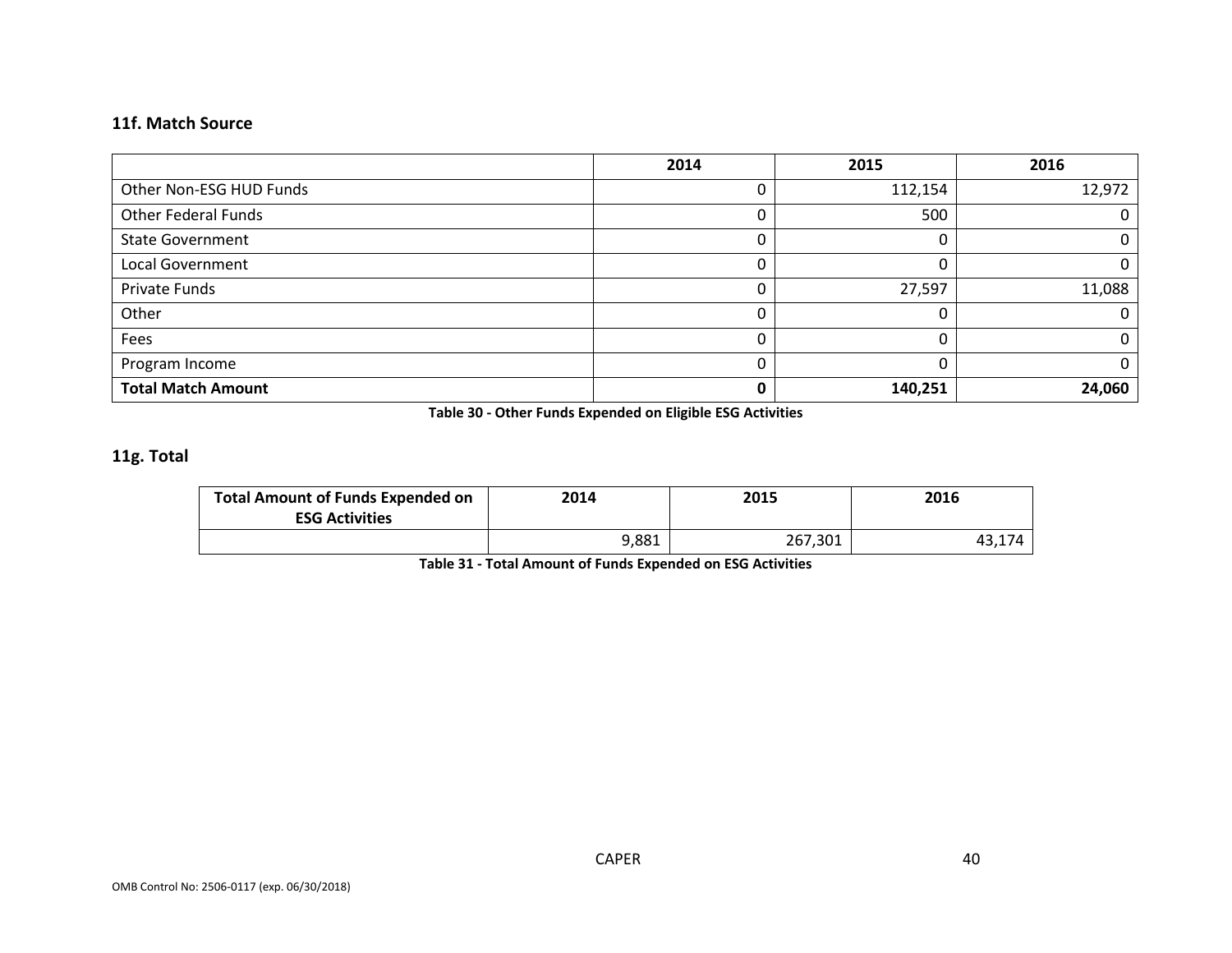## **Attachments**